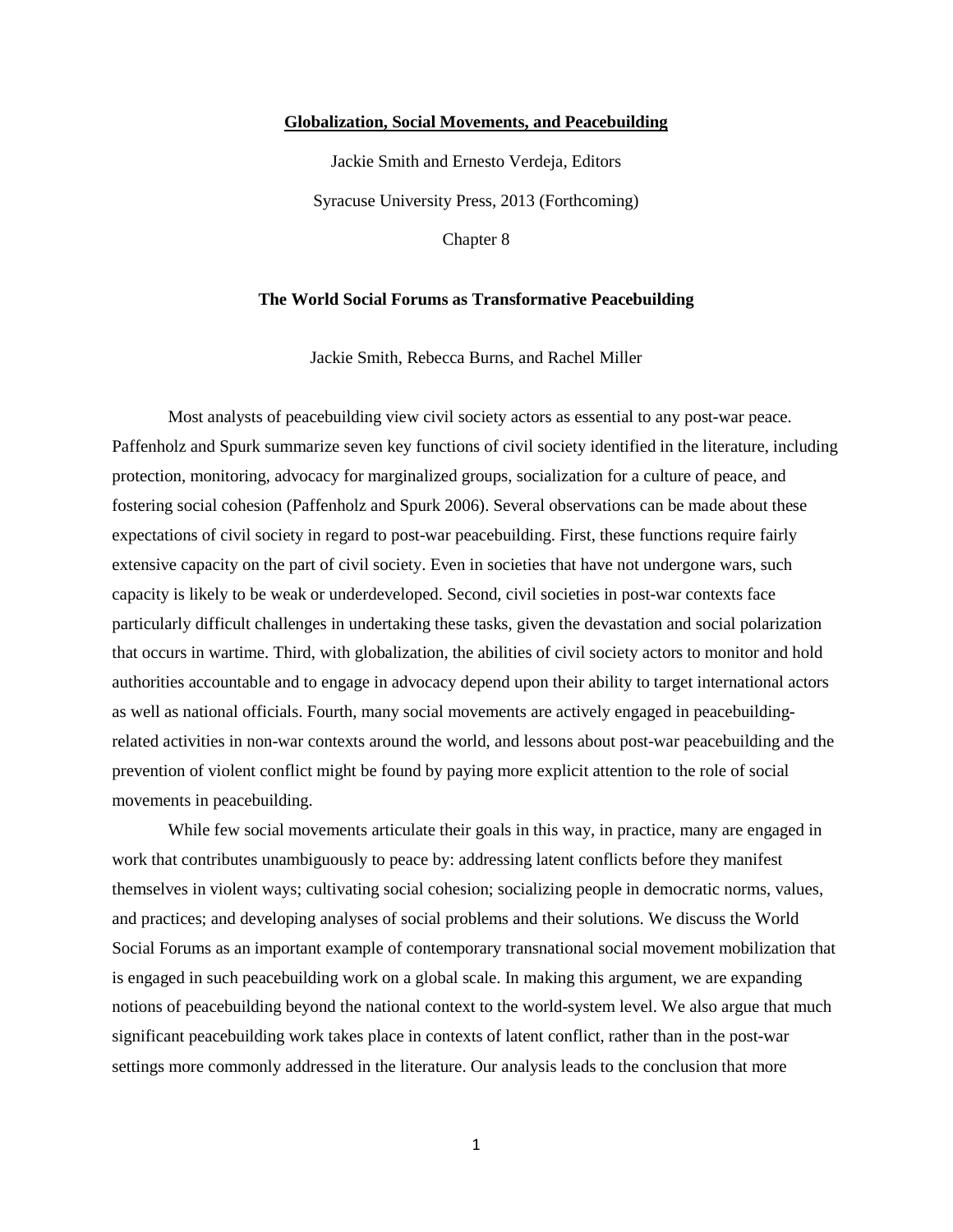scholarly attention should be devoted to uncovering and theorizing the peacebuilding work being done by critical social movements.

Before we begin our analysis, however, we must clarify what we mean by "civil society." Volumes have been written on this concept, and we don't intend to review these debates here. With Kaldor, we define civil society as ""the sphere of ideas, values, organisations, networks, and individuals located primarily outside the institutional complexes of family, market, and state" (2003:4).<sup>[1](#page-24-0)</sup> Civil society can contain elements that are "uncivil" (Anheier 2007), including groups that promote intolerance, violence, and exclusivity as well as those fostering social cohesion and cooperation. The aim of peacebuilding should be to encourage processes that foster the latter and discourage or pre-empt the former.

## Clarifying Concepts: Peace and Peacebuilding

Any consideration of peacebuilding should begin with the question, "what is peace?" In his review of the peacebuilding literature, Jon Barnett critiques existing scholarship in peace research for failing to adequately theorize the connections between development and peace (Barnett 2008). Consistent with Bolten's conclusions in chapter 3, he argues for a definition of peace as freedoms and opportunities, rather than merely the absence of violence:

By moving away from a theory based on what peace is not, by articulating the complex and interdependent characteristics of peace as freedoms and opportunities, and by focusing as much on processes as outcomes, the theory of peace as freedom facilitates a more nuanced and multivariate assessment of peace based on its contingent nature. In this view, it is not the case that there is either peace or violence, because peace is not constructed in such dualistic terms. Rather, peace as freedom suggests that peace is more or less present based on the degree to which each important freedom and opportunity is present and the degree to which they are collectively present. (Barnett 2008:86)

This definition of peace resonates with those advocating a broader and more holistic understanding of the social systems that contribute to peace, war, and violence (see, e.g., Philpott and Powers, Eds. 2010). It also stresses that peacebuilding is a task required in many more situations than the post-war settings currently emphasized in the literature. It also offers a method for evaluating the forces and social processes that contribute to peace or its reduction, complicating the rather simplistic notions of "conflict cycles" that move from latent conflict to greater levels of escalation and sometimes overt violence to de-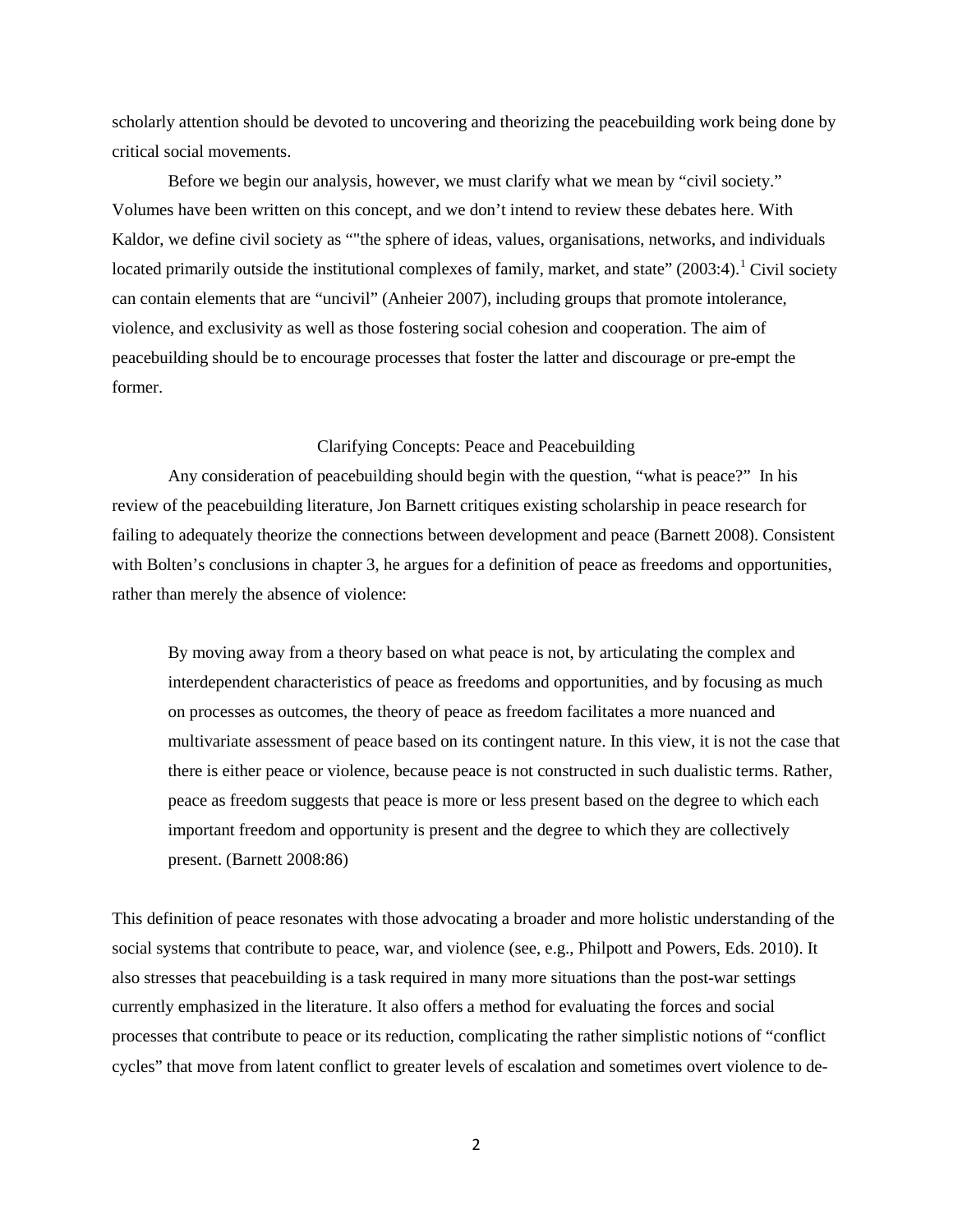escalation and (hopefully) post-war peacebuilding. Finally, it is consistent with the visions put forward with many social movements working to promote social change in diverse contexts.

Achieving peace as defined in terms of freedom and opportunity requires more concerted efforts to address the larger problem of structural violence. As the introduction and other contributions in this volume argue, the global social and political order is rooted in structural violence, that is the "[d]enial, through the distribution of resources and opportunity, of people's means of realizing basic needs and potential" (Uvin [2](#page-24-1)003:xx).<sup>2</sup> The global economy is organized around an economic model that requires the perpetual accumulation of capital. This accumulation of wealth –which is assumed to generate constant economic growth that will eventually 'trickle down' to benefit all—depends upon the extraction of surplus value (profits) from the products made by workers. In other words, it requires the exploitation of people and the environment, at least in the short term. In practice, there has been little evidence that wealth trickles down in the longer-term; to the contrary, many analyses find that economic globalization has contributed to further concentration of wealth both within and between countries (Korzeniewicz and Moran 2009; Milanovic 2005; Weisbrot et al. 2002).

The global political order is likewise founded in basic inequality, and is inherently linked to the world economic system. The inter-state political order was consolidated in the West, and was imposed on the peoples of the global South through processes of imperialism and colonial occupation (Escobar 1988; Escobar 2004). Although colonialism was discredited and abandoned in the post-World War II era, it left a lasting legacy of exploitation by requiring newly "independent" states to both adopt models of statehood derived from Western experience and to become integrated into a global political and economic order that was controlled by Western powers (see, e.g., Pogge 2008; Farmer 2004).

If the conditions generating violence and peace are fundamentally linked to the world capitalist economy, then scholarship on peacebuilding must pay attention to the efforts of social movements that are resisting this global neoliberal order. Moreover, if the world economy is an underlying source of violent conflicts, then civil societies in countries experiencing war must have the capacity to affect global structures if they are to be effective at peacebuilding within particular national contexts. To the extent that social movements are developing transnational networks of increasing scale and capacity, they can better address the root causes of violence and war.

In addition to refining our conceptualization of peace, it is essential for us to interrogate our understandings of peacebuilding. As defined originally by Johan Galtung, peacebuilding is distinguished from peacekeeping and peacemaking mainly by its role in advancing "positive peace," or the elimination of structural violence. For Galtung, "peacebuilding achieves positive peace by creating structures and institutions of peace based on justice, equity and cooperation" (Galtung 1975:282-304, cited in Paffenholz 2010:44-45).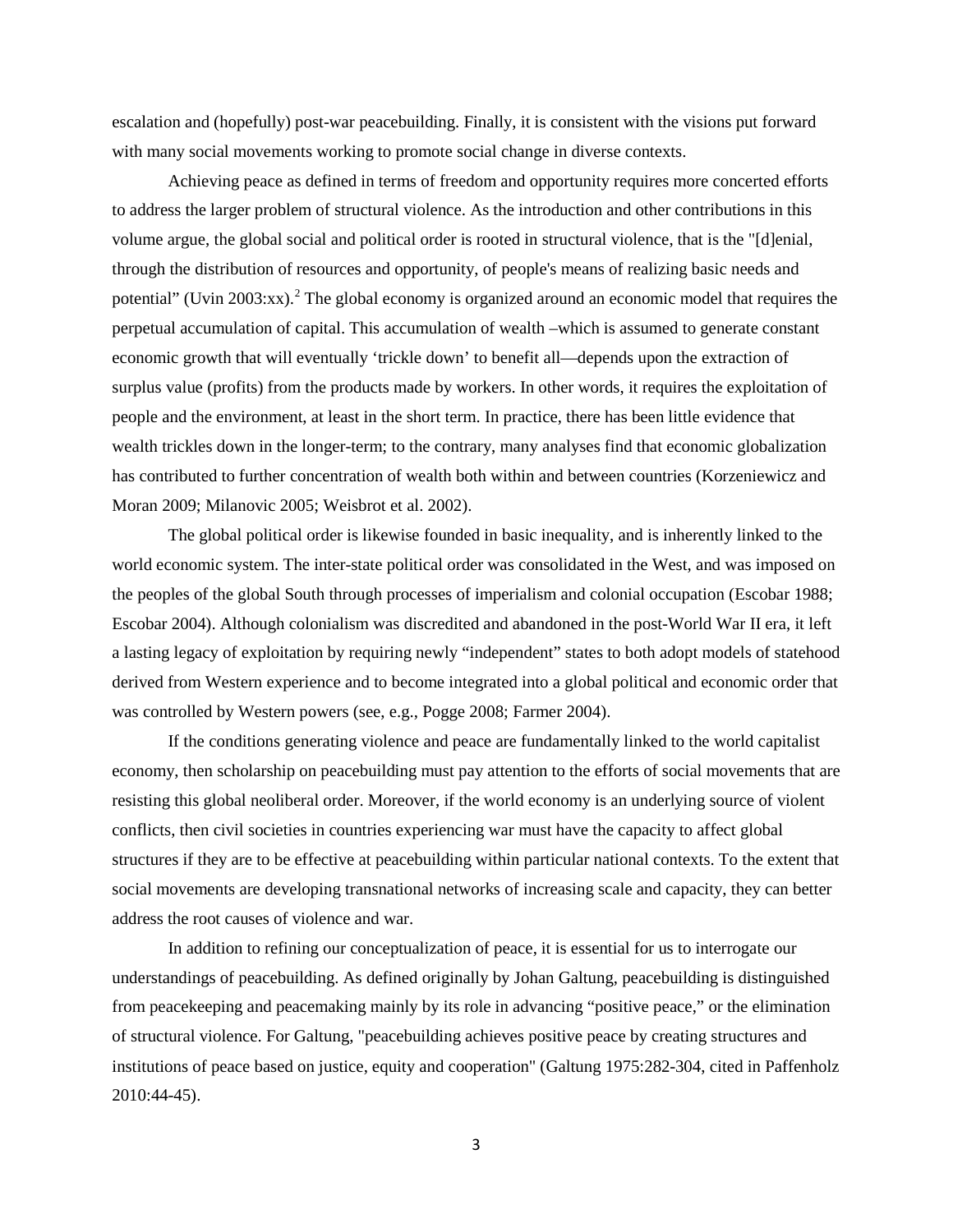In the early 1990s, Boutros Boutros-Ghali's Agenda for Peace and end of the Cold War contributed to the expansion of international intervention in national conflicts. It also led to the use of the peacebuilding term to refer quite narrowly to interventions in post-war situations which tended to take on a managerial and problem-solving-orientation. The emphasis has thus become more on post-war statebuilding than on the reduction of structural violence as a means of preventing violence. The "liberal peace" advanced through international peacebuilding prioritizes economic liberalization, thus serving to "modernize and relegitimize a fundamental status quo respectful of a national and international market economy" (Paffenholz 2010: 55-56).

It is this conventional understanding of peacebuilding—and its role in maintaining the structural violence inherent in the global economy—that authors in this volume and other critical peace researchers are contesting. An improved conceptualization of peacebuilding would focus on the larger set of processes that shape social relations, rather than on strictly post-war contexts or settings of high conflict escalation. Thus, Burton (1990) offers the concept of "provention"—the promotion of conditions that create cooperative relationships that help satisfy basic human needs-- as both a strategy for preventing overt violence and a remedy to structural violence. Similarly, Lederach "sees protracted social conflict as a system and focuses his elicitive approach on the relationships within that system" (Fetherston 2000:204). Peacebuilding thus entails work on transforming relationships that are manifest in specific places and histories.

But such approaches still lack a critical analysis of power, which must be "as much about understanding our own participation in [discourses of war and militarization] as it is about understanding how they are being played out in the context of a specific conflict" (Fetherston 2000: 207). In this respect, the field of peacebuilding has often struggled to develop tools that can extend peacebuilding work outside the range of conventional actors and that can be applied at supranational levels. For instance, not only do conventional approaches downplay the importance of actors outside national contexts in peacebuilding, but they also tend to marginalize relatively powerless, nonviolent groups within post-war societies while privileging the voices of potential spoilers, who tend to be armed militants. Methods are needed that bring into focus the continuity of structural and manifest violence across societies and allow us to undertake the renegotiation of relationships in the vast spatial geography of today's global economy.

Finally, we point to some of the major challenges identified in the literature for external interventions seeking to help build lasting peace. As we noted above, virtually all studies of post-war peacebuilding efforts highlight the important role played by civil society actors in securing a durable peace. Paffenholz's important work on this topic concludes that there is general agreement in the peacebuilding literature on the following: First, the role of outsiders should be limited to supporting domestic actors. Second, civil society peace initiatives are as important as official or unofficial diplomatic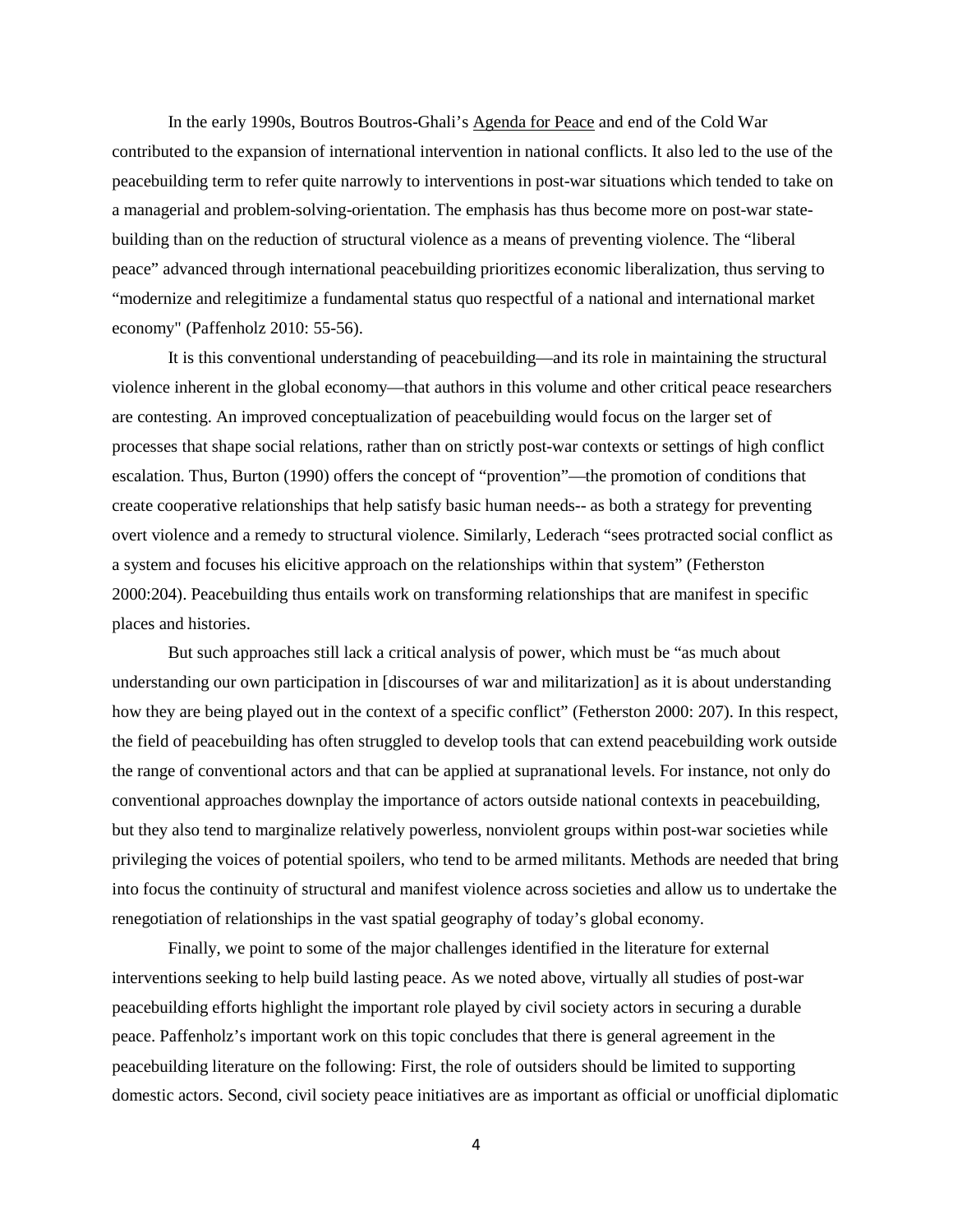efforts to advancing durable peace. Third, the proliferation of new non-governmental organizations in response to international funding has a negative effect on peacebuilding, since it crowds out local efforts and actors (Paffenholz 2010:59).

These conclusions reinforce the argument in the introduction to this volume that the notion of civil society "empowerment," as applied in much scholarly and practitioner discourse is problematic. The term suggests that civil society can be strengthened from the top-down in a one-way process of dropping in resources. But considerable experience attests to the fact that civil societies consist of complex sets of relationships, and outside interventions must account for these complexities, as well as the effects of external actors' asymmetrical relationships with the societies in which they engage, when doing peace work. Santos's (2007) notion of "social emancipation," offers some critical leverage into our thinking about the relationships of civil society and peacebuilding while reinforcing the notions of peace as freedom and opportunity discussed above. Replacing conventional notions of civil society "empowerment" with the idea that peace work should involve social emancipation emphasizes the longterm task of strengthening civil societies' capacities to advance social cohesion, articulate latent conflicts over resources and other inequities, and to support cross-cutting ties and a culture of democracy. This sort of work is hardest in post-war settings, and is impossible without attention to global factors that affect social mobilization.

Putting together the strands of thinking we outline above, we argue that neither peace, defined as freedoms and opportunities, nor peacebuilding, as the elimination of structural violence and transformation of social relations, can be achieved without a fundamental re-ordering of the world economic and political system. States and other actors with a vested interest in maintaining the status quo are not likely to be the main catalysts of this kind of re-ordering. Nevertheless, they are generally regarded as the core players in conventional peacebuilding strategies. Such strategies therefore preclude the greatest possibilities for structural transformation, particularly insofar as they reproduce those dominant discourses of power which constrain the space for broader civil society participation in peace processes.

Because the task of social emancipation requires a re-thinking of relationships and the social orders reproducing them, the types of activities that constitute peacebuilding may be as much cognitive and symbolic as structural. The act of deconstructing the discursive processes which reproduce consent for everyday violence is an important aspect of what Fetherston refers to as "transformative peacebuilding." Fetherston points to anti-hegemonic social movements as key agents of this process, emphasizing their role in creating and exploiting spaces for critical reflection and dialogue about existing social relations: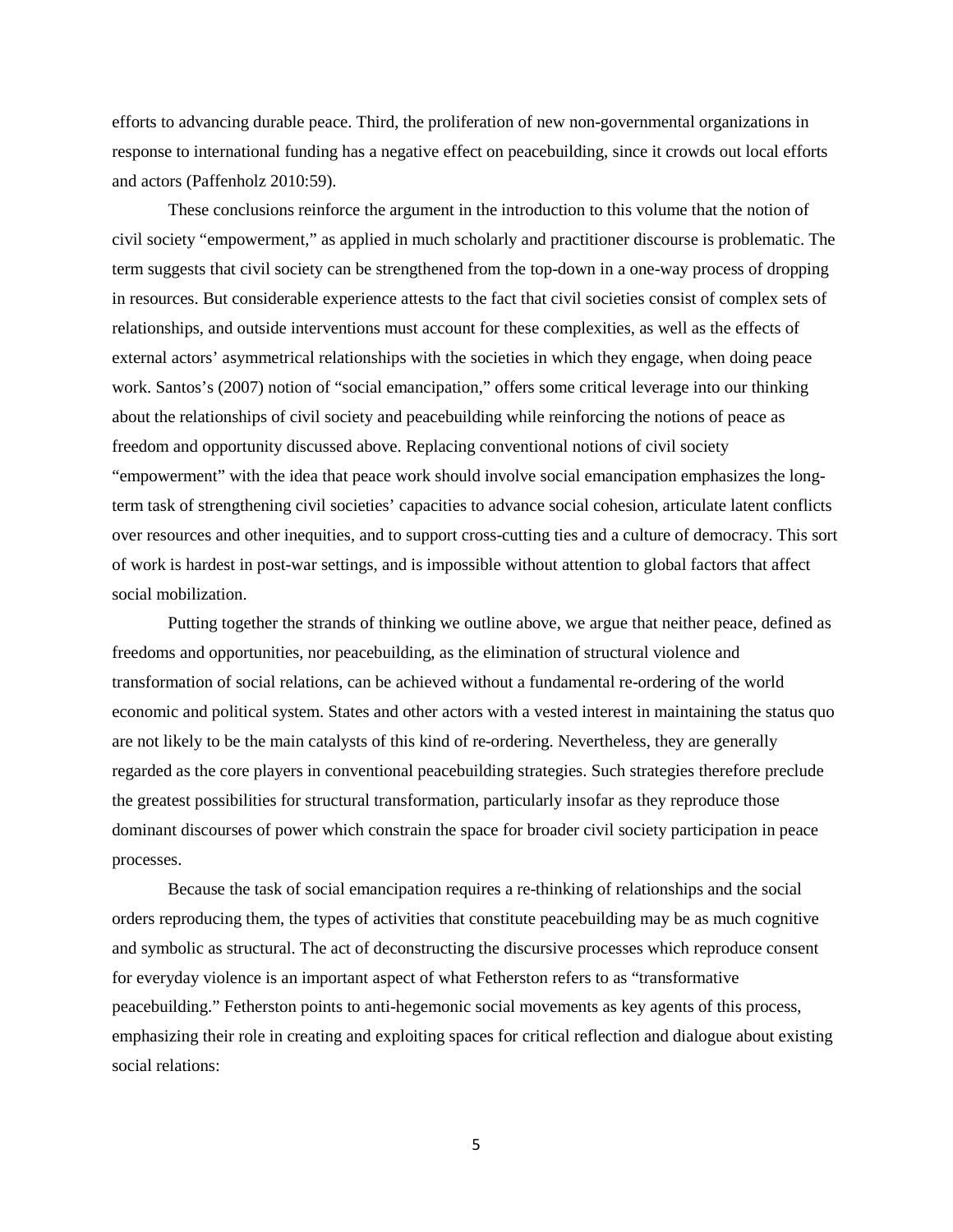A *minimal requirement* [for transformative peacebuilding] appears to be opening critical space, where the very foundations of social meaning and practice are examined and where a diversity of critical social movements contest the 'regime of truth' without reproducing it. A *maximal potential,* encompassing some minimal shared normative base (produced through communicative action) would *attempt* to reconstruct a consensual basis for local hegemony, repairing and reforging distorted communication networks at localized 'everyday' sites of social structures and action. (2000:213, emphasis original)

This opening of critical space and creation of a new shared normative base is, moreover, key to the process of social emancipation. Given this understanding, we argue that social movements are indispensable and indeed are central to any transformative peacebuilding process. As a reflection and articulation of contemporary social movements around the world, the World Social Forum has been explicit in its aim of creating "open space" for social movements opposed to the existing neoliberal global order to meet, exchange ideas and experiences, and build networks and strategies for bringing about "another world [that] is possible." The very questioning of the inevitability of the neoliberal model of globalization through the WSF slogan "another world is possible" begins to open the sort of critical space Fetherston views as minimally essential to transformative peacebuilding. The fact that the WSF articulates a critical analysis of *global* structures that activists see as reproducing inequality, social exclusion, and violence reflects its critique of conventional, state-centric responses to violence that fail to address the world-systemic causes of violence in all parts of the world.

# The World Social Forum Process as Transformative Peacebuilding

The World Social Forum process is the most prominent example of contemporary anti-hegemonic movements, and it is unique among historic movements for its ability to bring together a highly diverse array of movements and organizations under a single—albeit broad-- banner. Begun in 2001 as an effort to help focus and strengthen a growing "movement of movements" opposing the many harmful effects of economic globalization, the World Social Forums have expanded over time and place to mobilize many hundreds of thousands of people. It is conceived not as an organization or a movement, but rather as an ongoing process of convening, conversing, and "movement-building" in movement-created "open spaces" (Blau and Karides 2008; Karides, Katz-Fishman, Brewer, Scott, and Lovelace 2010; Teivainen 2002) Thus activists refer to it as the World Social Forum *process.* Attesting to the vibrancy and expanding nature of the WSF process is the proliferation of Social Forums at local, national, regional and global levels that are linked both through the networks that participate in them as well as through shared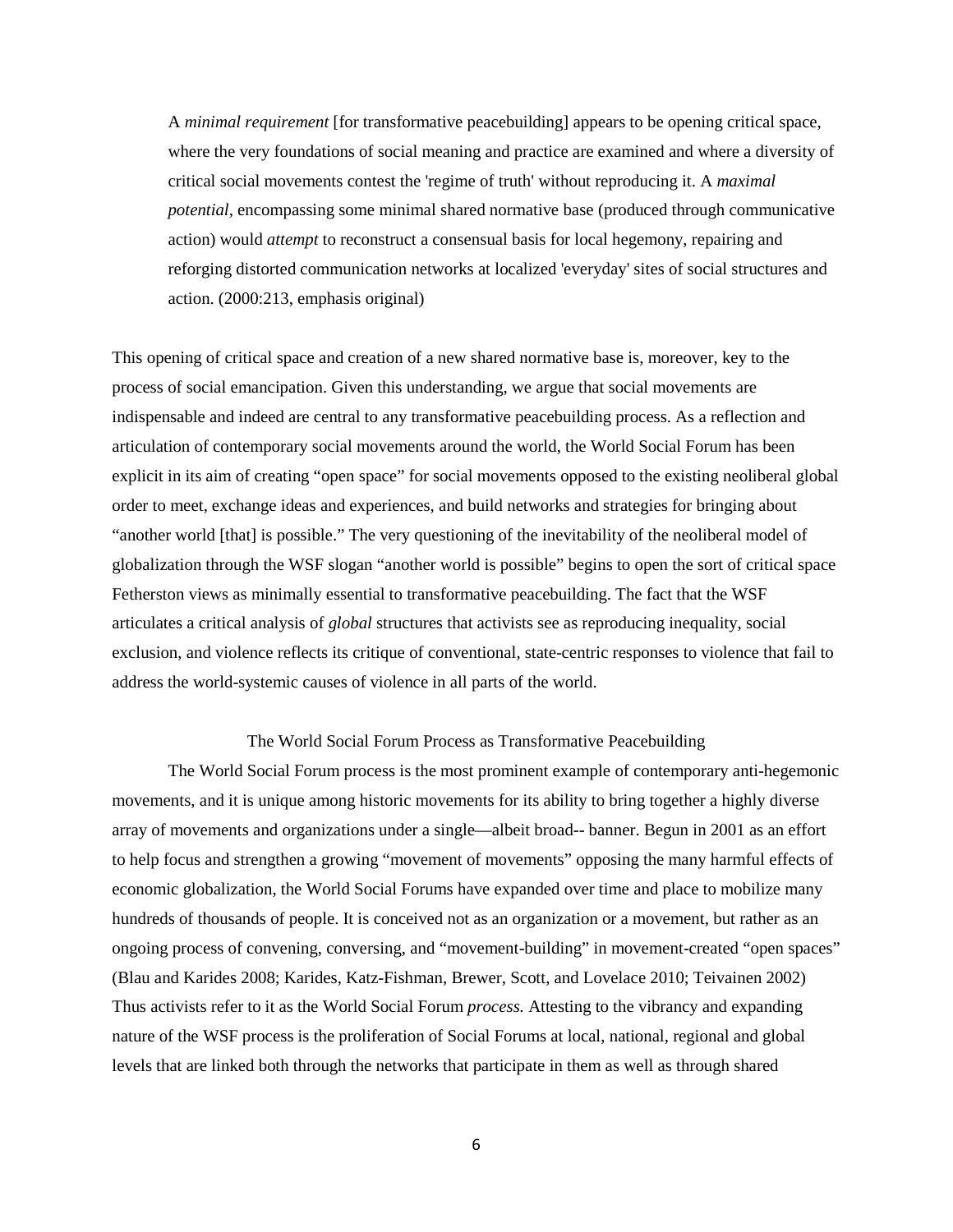identities and discourses (see, e.g. Smith and Karides et al. 2007; Santos 2006; Smith and Doerr 2011; della Porta et al. 2006).

We argue in this chapter that the WSF is a global project of transformative peacebuilding*.* Its transformative potential emerges from its focus on the structural violence of the world capitalist economy as an underlying cause of violence around the world, its creation of "open spaces" for critical dialogue and networking that in turn help aggregate civil society resistance to global neoliberalism while supporting viable alternatives to the existing world system. Figure 8.1 illustrates this dynamic, and its relationship to conflict dynamics.

# Figure 8.1 about here

The World Social Forum process creates a multiplicity of "open spaces" for people to come together across many differences and in more equitable and inclusive ways to deliberate (see Bowman, chapter 9) about what sort of world is desirable. Activists in the WSF process have worked to sustain dialogue and learning across the time and distance that separates the various Social Forums. Thus, the WSFs help foster new relationships, advance dialogue, and socialize people in the norms and practices of democracy, thereby strengthening the foundations for peaceful societies. Drawing from many years of research on the World Social Forum process, and from participant observation work at World Social Forums and at regional, local, and national (U.S.) social forums (USSF), we identify ways that the practices being promoted through this process can contribute to effective and sustainable peacebuilding work. Smith attended the World Social Forums in 2001 and 2005 in Porto Alegre Brazil, the European Social Forum in 2004; Boston, New York, and Midwest Social Forums in the United States, and both U.S. Social Forums. She also served as a member of the USSF National Planning Committee for the 2<sup>nd</sup> USSF in Detroit and organized local Social Forum activity in her community. Miller and Burns attended the USSF in Detroit.

The open space of the WSFs contributes to social movement efforts to develop unified and coordinated strategies for resisting neoliberal globalization and its many localized consequences. The WSF Charter of Principles explicitly opposes neoliberalism, and encourages movements to articulate their struggles around this shared understanding. In this sense, it confronts the structural violence of the world system and therefore demands strategies to advance system-level change.

But mobilizing resistance to the existing order alone cannot bring peace. The strength of the WSFs and the spirit that motivates many to participate is the idea that "another world is possible." The open spaces of the Forum provide opportunities for activists to share ideas about alternatives to globalized capitalism and to develop strategies and networks for making these alternatives viable. By providing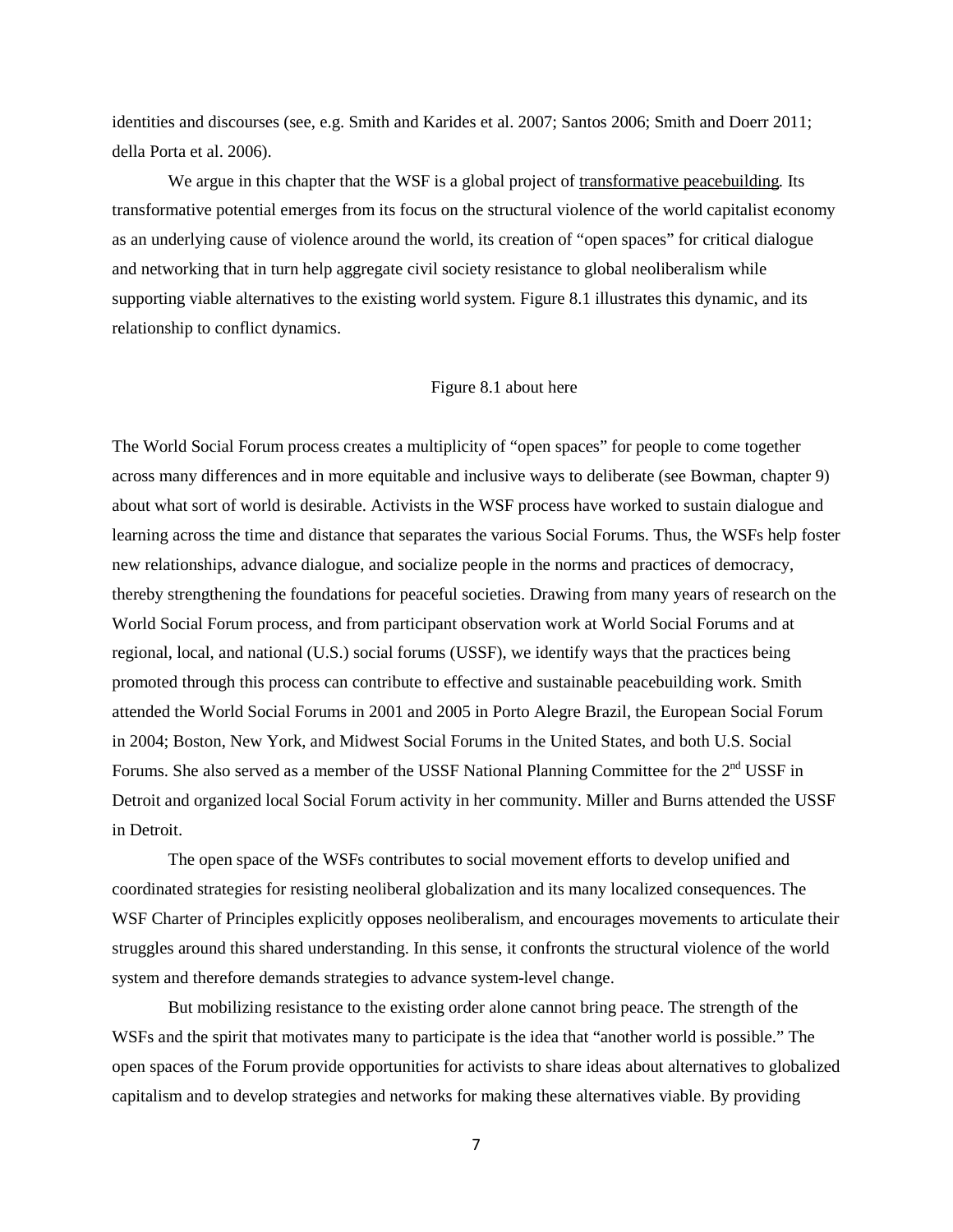alternatives to those generated by and reinforced through the existing patriarchal, militarized, and fundamentally conflictual global order, the WSFs offer a path towards global transformation. Below we explore the significance of the WSF's opposition to neoliberal globalization to peacebuilding. We then consider how the WSF notion of open space contributes to the work of advancing peace as freedom and opportunity. Our aim is to show how the practices of social movements can inform new thinking about transformative peacebuilding.

## Uniting struggles against global neoliberalism.

Within the context of the global economy, efforts to advance peace --as freedoms and opportunities—require a fundamental transformation of the world economy. The countries of the global South, and the people who are marginalized in the global economy—including many workers, the unemployed, racial, gender, and other minority groups – lack many of the freedoms and opportunities enjoyed by those of the global North and those with greater access to power and wealth. By privileging the voices of the global South—including the marginalized "Souths" in the North-- the World Social Forum process encompasses what Santos (2006) calls the "politics of emancipation," since it requires of those who seriously engage with it critical reflection on the operation of power in global, national, and local politics. The WSF process is perhaps most clear and unified on this point, even if debates remain over how to challenge existing power relations.

The World Social Forum aims to bring activists and organizations together with the explicit purpose of fostering dialogue and networking that builds global resistance to neoliberal globalization. Its significance in this regard is first that it provides a space for contact among activists that would otherwise not be available. The sort of contacts it fosters encourage new understandings of the common sources of the diverse problems activists confront in their local settings. Second, by uniting activists around explicit opposition to neoliberal globalization, the WSF process contributes to the articulation of new collective identities that transcend long-standing divides among nations and peoples, creating what della Porta calls "flexible identities and multiple belongings" (2005).

First, the WSF challenges neoliberalism by providing an arena for public testimony and the development of shared interpretations of global political and economic processes and their impacts. This allows activists to understand the effects of economic globalization for people around the world. Many are surprised to learn, for instance, that people in very different national contexts face similar problems. Others learn of the varied ways that neoliberal economic policies impact people in different settings, and they sometimes gain insights into how the policies of their own governments contribute to suffering elsewhere in the world. Hearing these stories helps activists forge shared understandings of their struggles to improve conditions in their own locales. It helps them see their local struggles as part of a much larger,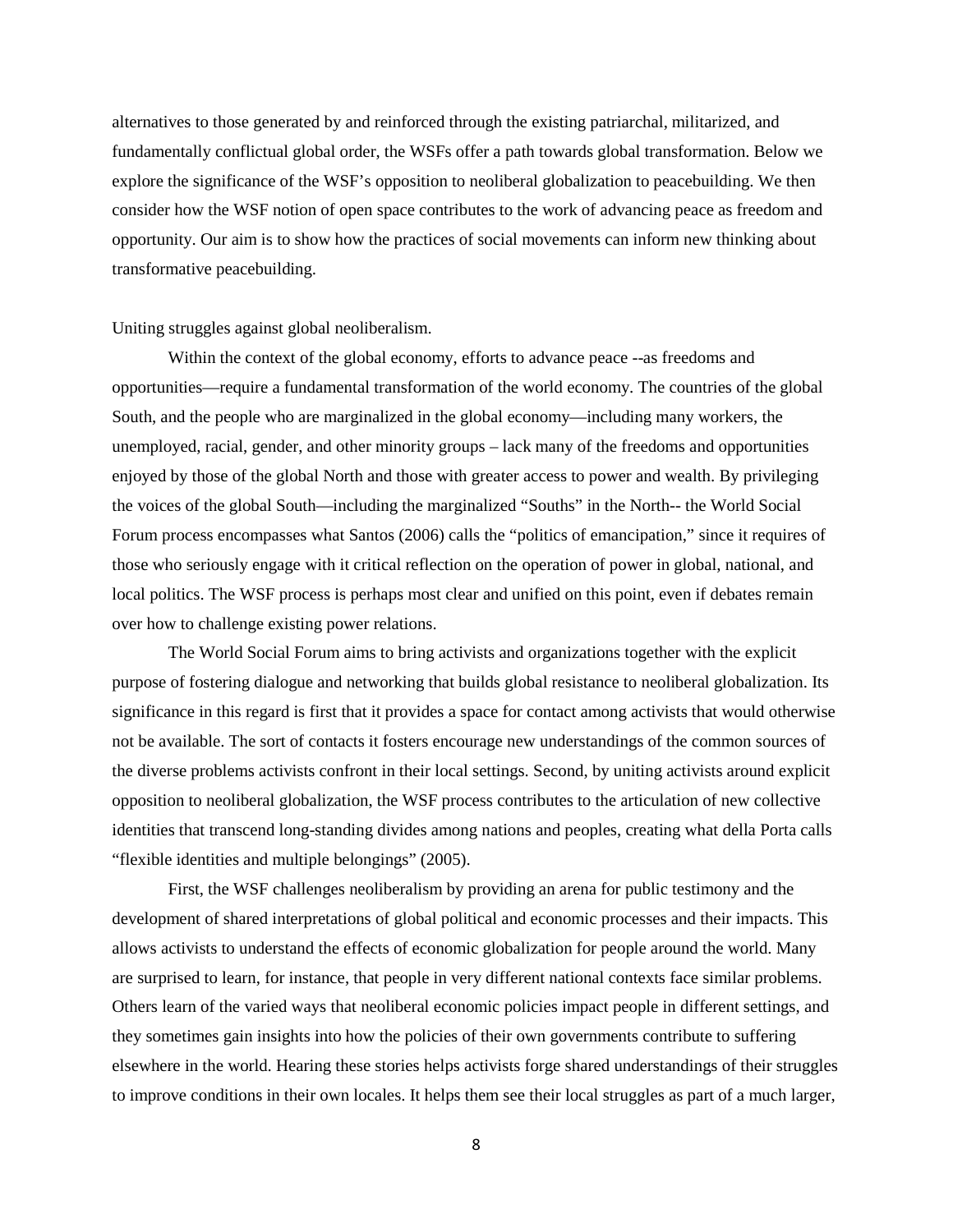global one that is being waged in many places. Testimony from activists around the world helps legitimate and validate their claims against the powerful forces that advance neoliberal globalization, aiding their work to challenge dominant discourses. The knowledge that there are many activists in different parts of the world carrying out similar work can help motivate continued struggle in local settings, where many activists often feel alienated and overpowered.

Second, by providing spaces where activists can encounter one another across many differences, the WSFs foster the construction of collective identities that can form the basis of sustained coalitions. The critique of neoliberalism offered within the WSF helps activists see how globalized capitalism reinforces competition and division among people. It does so through multiple, overlapping hierarchies of patriarchy, racial inequality, and nationalism. Such an interpretation or framing of global capitalism and its effects helps groups transcend long-standing divisions among movements. But given that many activists work in "issue silos" in their routine, localized contexts, it is often difficult for them to see or to find ways to transcend the structures that reproduce deep social divisions.

As an arena for exchange, the WSF helps nurture "the politics of emancipation," by providing a platform from which groups and movements can identify the common forces that impact their lived experiences in different ways (Santos 2006). This process of bearing witness and providing space for public testimony mirrors what scholars of truth commissions see as essential to the process of peacebuilding. As Priscilla Hayner notes of the truth commissions responding to mass human rights abuses, public testimony around the experience of such abuses often confirms generally-held beliefs rather than revealing new facts. Thus, Hayner says, "the importance of truth commissions might be described more accurately as *acknowledging* the truth rather than finding the truth" (1994: 607). Having such an established public record can nevertheless be effective in condemning the crimes committed, identifying and rectifying the patterns of social behavior that led to the crimes, and granting moral recognition to the experiences of victims. In focusing on neoliberalism as the common target of resistance and providing a space for public testimony of its impacts, the World Social Forum advances a form of global truth-telling that shares some of these functions of truth commissions.

If neoliberal globalization is an important cause of violence, then exposing it as a perpetrator of violence is important to altering the social relationships that generate violence. Paul Farmer discusses how the "erasure" of the history of colonialism, slavery, and other forms of institutionalized violence perpetuate structural violence:

[T]he concept of structural violence is intended to inform the study of the social machinery of oppression. Oppression is a result of many conditions, not the least of which reside in consciousness. We will therefore need to examine, as well, the roles played by the erasure of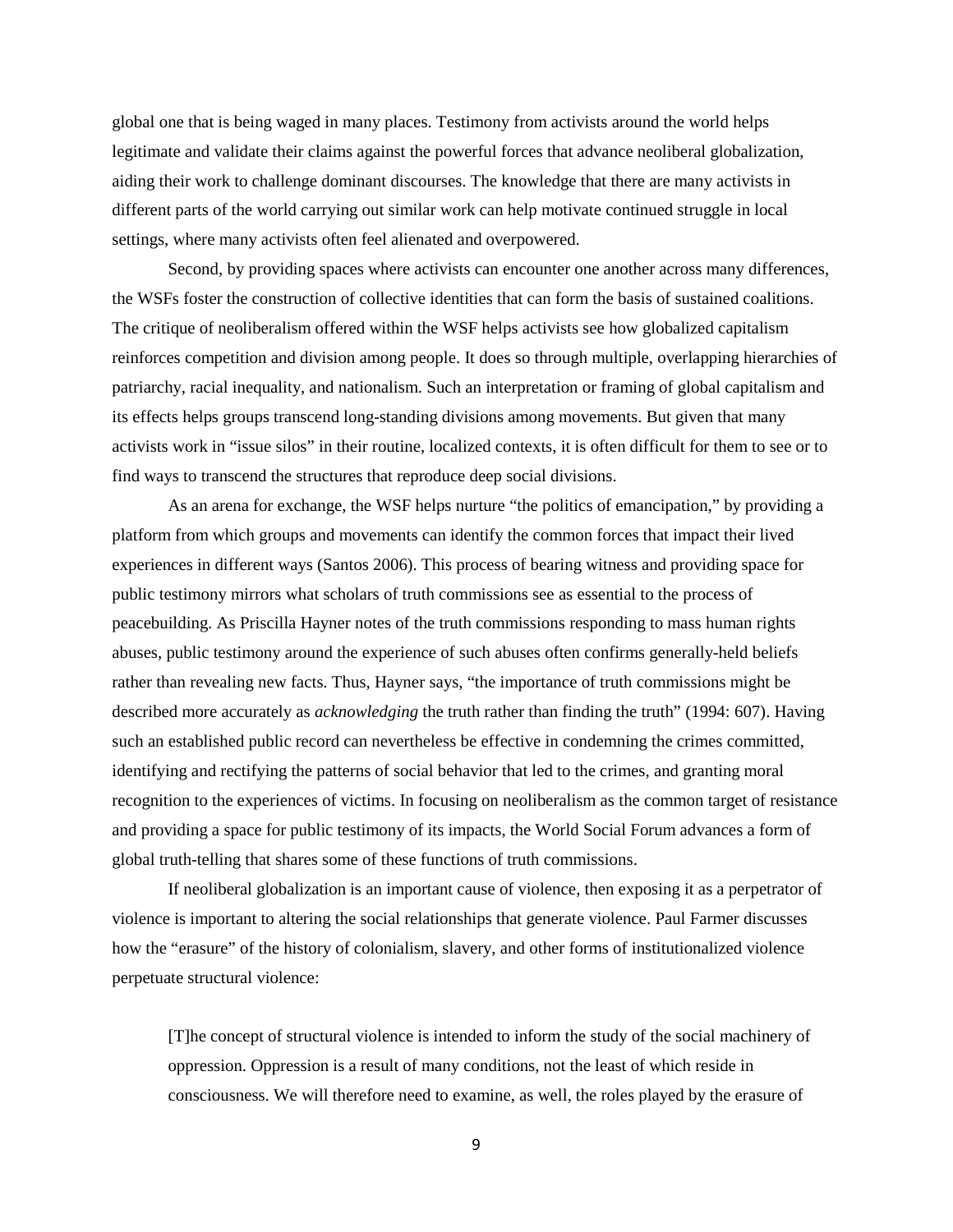historical memory and other forms of desocialization as enabling conditions of structures that are both "sinful" and ostensibly "nobody's fault." […] Erasing history is perhaps the most common explanatory sleight-of-hand relied upon by the architects of structural violence. Erasure or distortion of history is part of the process of desocialization necessary for the emergence of hegemonic accounts of what happened and why. (2004:307-308)

Thus, by aggregating multiple realities as they are experienced, the World Social Forum process is able to bring to light alternative interpretations of historic and current events. Similar to conventional peacebuilding processes, it serves as a global truth commission that enables victims of structural violence to name their oppressor and seek redress. Any end to the violence depends on transforming the relationships between aggressor and victim, and thus the arena provided by the WSF should be seen as a vital space for peacebuilding work around the world. Below we provide examples of three campaigns operating within the WSFs that have used the space to advance shared understandings and to offer alternative collective identities and projects aimed at challenging the hegemony of global neoliberalism.

### Food Sovereignty

Via Campesina has emerged as a preeminent network of activists advocating for greater local control of food production. Since the 1996 World Food Summit, Via Campesina has advocated for "food sovereignty," a notion that has gained greater prominence with the expansion of global justice activism and the World Social Forums. Food sovereignty has been a theme at multiple World Social Forums, where Via Campesina and its partner organizations have organized workshops to inform activists and recruit participation in a transnational network of groups and activists demanding greater access to secure sources of food.

This example illustrates how movements can advance new frameworks for popular understanding which can, over time, alter the dominant "discursive opportunity structure" (Ferree 2003: 209). The discursive opportunity structure affects the resonance a given set of ideas will have in the public sphere, thereby shaping the scope of politically acceptable demands, practices, and identities. Food sovereignty challenges the notion that food may be treated as a commodity and used as a means of making profits. Instead, it suggests that basic human rights depend upon people's access to and control of the means of food production. Food sovereignty challenges the more conventional notion of "food security," which has been advanced in official inter-governmental negotiations. Whereas food security does not necessarily require a fundamental questioning of the dominant economic order, food sovereignty helps focus attention on the politics of food production.<sup>[3](#page-24-2)</sup> It stresses the idea that food is a basic right, and it highlights the need for transforming policies regarding land distribution and access by linking them to notions of human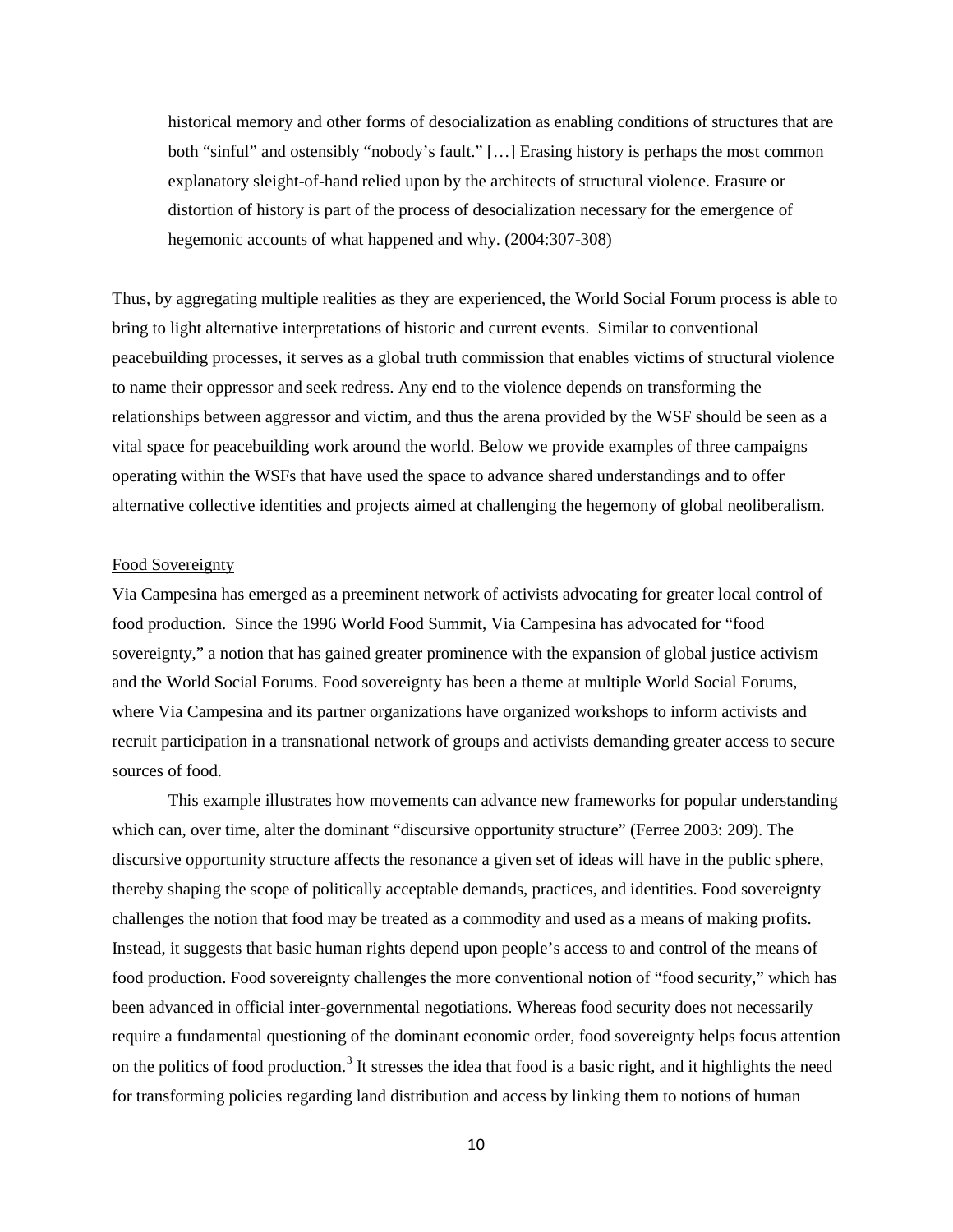rights and human needs. "Food sovereignty" thus challenges the globalized food industry by stressing the importance of locally produced, and ecologically sustainable food sources which emancipate local populations from exploitative outside markets, energy-intensive global distribution networks, and expensive agricultural technologies and their industrial complexes.

The World Social Forum's structure as an ongoing, multi-level, and transnationally networked space for activist discourse and movement-building has allowed food sovereignty activists to link otherwise dispersed struggles that range from small farmers defending their rights to land, local producers and consumer groups opposing corporate food production monopolies and the spread of biotechnology, and resistance to the spread of environmentally harmful agricultural practices such as confined animal feeding operations. Since Social Forum gatherings typically take place in urban areas, they encourage efforts to show connections between rural and urban interests, while illustrating the potential for urban food markets. For instance, the 2010 U.S. Social Forum in Detroit featured a "people's movement assembly" on food sovereignty which helped profile the ways activists in that post-industrial city are expanding people's access to healthy food while cultivating a broader critique of corporate food production that linked the interests of Detroit and other U.S. activists with those of people around the world.

#### Solidarity Economy Networks

While food sovereignty activists have sought to alter dominant discourses and assumptions about acceptable methods for determining people's access to food, other activists have worked to build local markets for a variety of products and services. The notion of solidarity economy begins with the recognition that capitalism's basis in competitive market dynamics is a basic obstacle to achieving peace and human well-being. Policies encouraging individuals to pursue narrow self-interests to achieve economic growth have not, activists point out, produced the intended "trickle down" effect capitalism's proponents have predicted. Instead, they encourage predatory and exploitative practices that weaken social cohesion and threaten long-term environmental health. Solidarity economy activists work to reorient economic practices in ways that nurture local, equitable, and ecologically sustainable markets.

The WSF's agenda of challenging neoliberalism has provided a "privileged space" for groups working to connect diverse movements advancing the solidarity economy (see Allard et al. 2008). Thus, it has helped support the strengthening of formal networks aimed at building and maintaining initiatives. For instance, the U.S. Solidarity Economy Network (SEN) was launched at the first U.S. Social Forum by solidarity economy activists who had been active at world Forums and had maintained ties with some of the vibrant solidarity economy networks in Latin America and other countries of the global South. SEN sponsored a tent and co-sponsored several workshops to help educate USSF participants in the ideas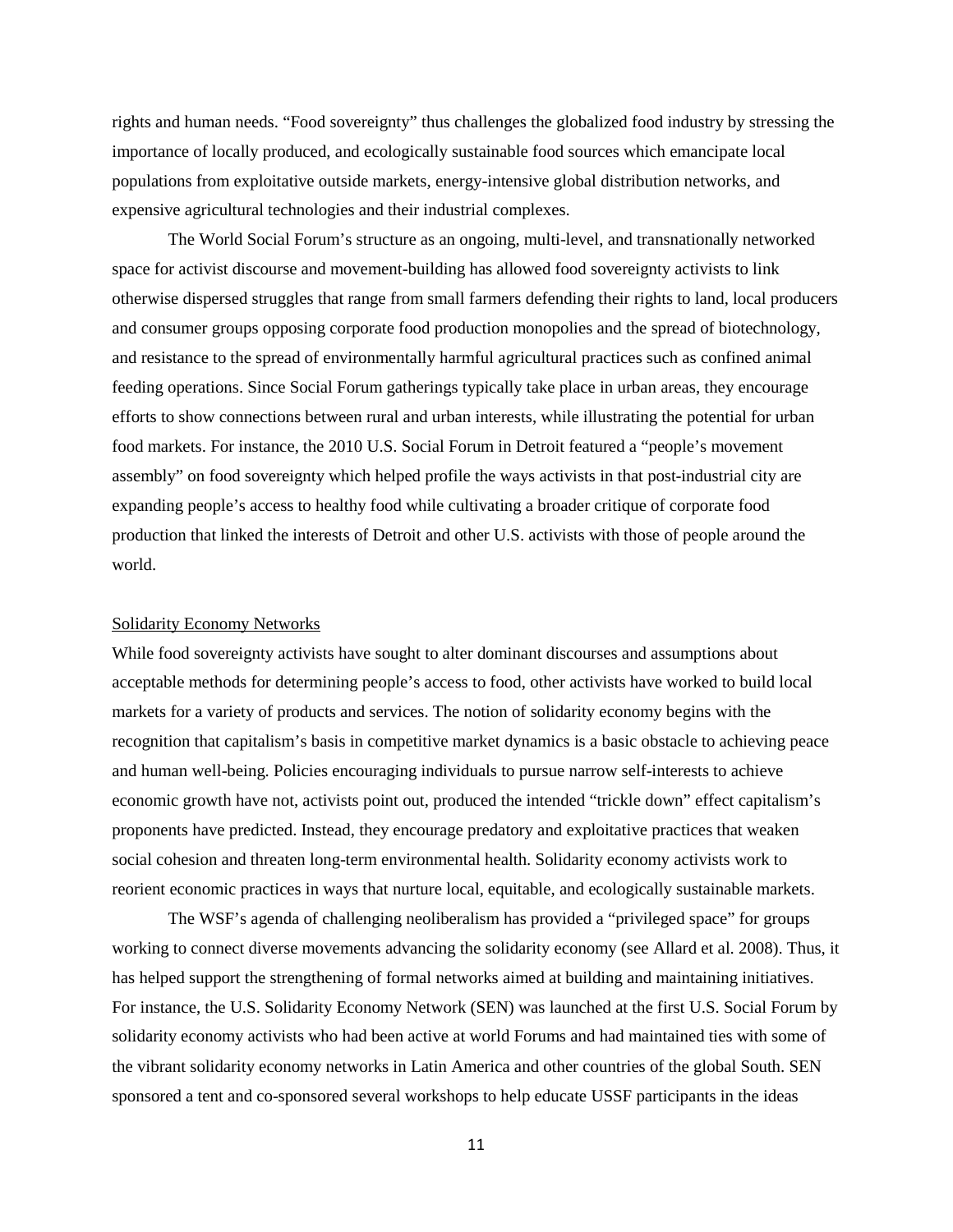behind solidarity economy and to demonstrate its viability by presenting examples of and organizing tools for local solidarity economy initiatives. It later joined the USSF National Planning Committee and worked to build its national presence with the  $2<sup>nd</sup>$  U.S. Social Forum in 2010. This network thus engages in transformative peacebuilding by functioning as both a global truth-telling mechanism showing the destructive tendencies of global capitalism and a support system for alternatives to competitive market economies.

#### Take Back the Land

Take Back the Land is a U.S.-based network that unites opposition to neo-liberalism by advancing a platform of housing as a human right. Take Back the Land formed around an explicit recognition of a widespread housing crisis in the United States. It unites a variety of constituencies which have been impacted recently by practices of predatory lending and financial de-regulation, as well as those who have historically been marginalized from access to land and housing. Local groups are able to articulate their agendas and goals autonomously, but spaces such as the U.S. Social Forum provide the opportunity to build what activists refer to as a "trans-local network." Differences of strategy and tactics and in ideas about the role of private property remain as creative tensions among activists in this network, but the principles of "housing as a human right" and "community control over land and housing" provide a shared set of goals and values around which groups and individuals of different backgrounds and ideological orientations can come together to address shared housing insecurities.

In this way, Take Back the Land network challenges the commodification of land which has been a central feature in the expansion of neo-liberal capitalism and advances a critique that extends beyond the state of housing in the United States. Convened in 2009 by the U.S. Human Rights Network's Land Housing and Action Group, Take Back the Land also bears strategic and symbolic connections to the Landless Peasants' Movement in Brazil. A 2009 "U.S. Housing and Human Rights Tour" by organizers of the South African Western Cape Anti-Eviction Campaign also facilitated connections between the struggles of several Take Back the Land local action groups in the U.S. and poor communities in South Africa that have faced increasing marginalization as the state has embraced neo-liberalism.

The 2010 U.S. Social Forum subsequently provided an opportunity for U.S. activists to deepen their analysis of the global nature of the housing crisis and demonstrate solidarity across borders. Members of the Chicago Anti-Eviction Campaign and other anti-poverty and anti-racist groups organized a soccer game in Detroit to raise awareness of official harassment and displacement of poor people and movements in advance of the 2010 World Cup in South Africa. They also staged a parallel "Poor Peoples' World Cup" organized by the Poor Peoples' Alliance and Western Cape Anti-Eviction Campaign. (Western Cape Anti-Eviction, 2010). The Take Back the Land and allied movements are thus engaged in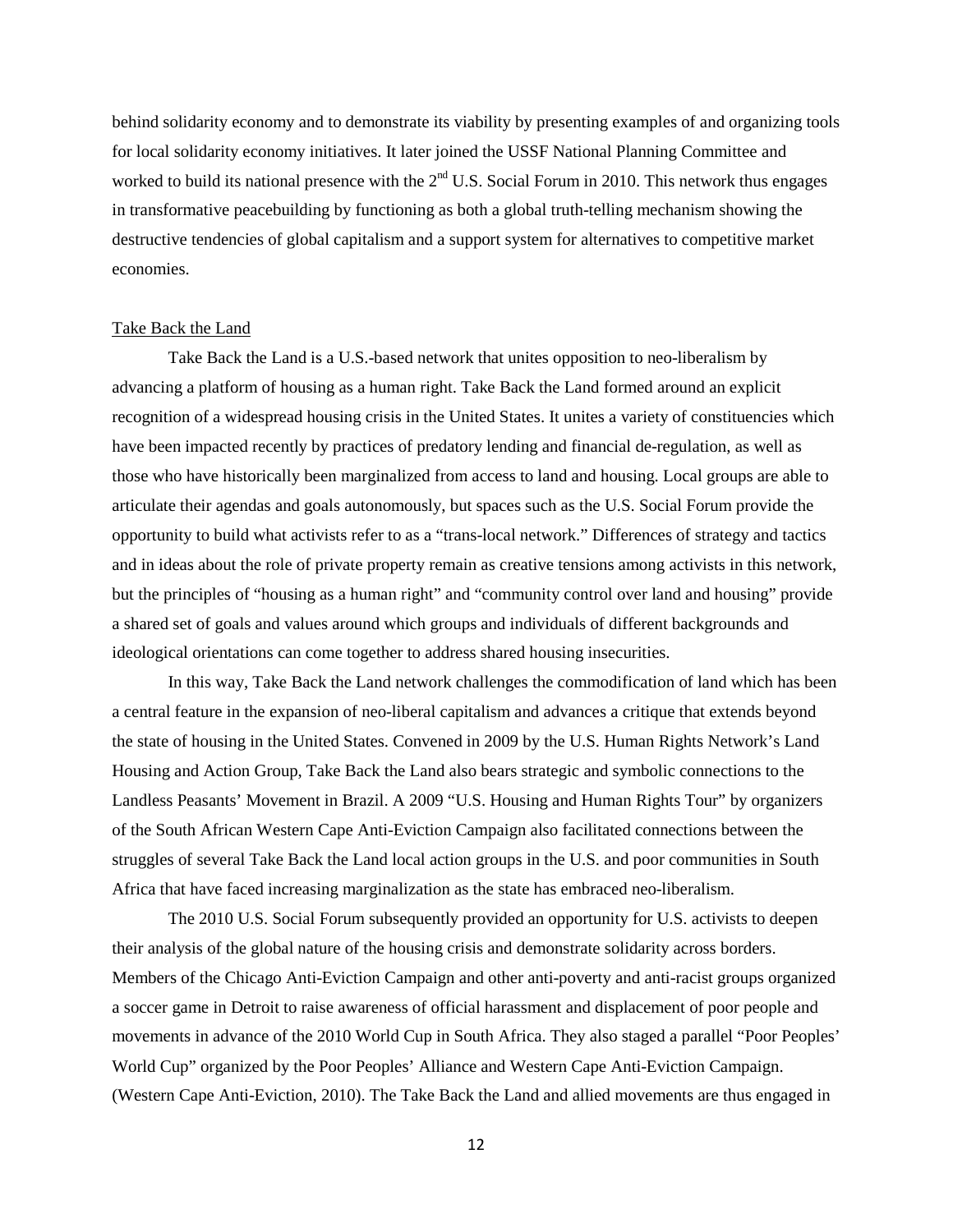contesting one of the most fundamental conditions that structures social relations: the ownership of and access to land. Landlessness and homelessness are key elements of structural violence that perpetuates social exclusion and violent conflict across the globe, and Take Back the Land is using the WSF process to bear witness to the pervasiveness and systemic causes of homelessness. It thereby challenges the legitimacy of a global economic order that denies so many people this basic right of access to shelter.

## The WSFs, Open Space and Conflict Transformation

The WSF's open space ideal helps characterize it as a movement-defined space where social movements and civil society groups have largely unrestricted access, and where there is the explicit goal of fostering dialogue and collaboration across many social divides. The only groups formally restricted from participating are those espousing violence and those rejecting the Charter principles of opposition to global neoliberalism.<sup>[4](#page-24-3)</sup> This contrasts the kinds of civil society spaces emphasized in the peace studies literature, which tend to focus on the performance of discrete peacebuilding functions once violent conflict has ended. In such spaces, the groups invited or most able to participate are typically those already relatively privileged. Many groups, moreover, remain dependent upon external resources in order to participate. As a space that is explicitly devoted to not just engaging but supporting the leadership of groups that have been historically marginalized, the WSF process addresses latent conflicts based in longterm social exclusion and deprivation. Thus, activists have debated extensively the question of whether and how to accept funding from foundations and other powerful entities as well as how to generate resources to expand participation by the very poor.

As Fetherston argued, a minimal requirement for transformative peacebuilding is the creation of a critical space where movements can contest the existing "regime of truth." The refrain of "Another World of Possible" that is repeated at different Forums is an important retort to Margaret Thatcher's famous statement that "there is no alternative" to liberal capitalism. In this sense, the World Social Forum's commitment to creating "open space" for dialogue, reflection, and strategizing forms the basis of a platform for global scale conflict transformation. The open space created by the WSF process is used by movements to experiment with alternative discourses and symbols that can be used to legitimize challenges to "mis-framing" (Fraser 2009) and other discursive dynamics that serve to reinforce existing power asymmetries.

The recent United States Social Forum revealed important efforts to transform movement discourses and thinking about the work of advancing social justice. In the titles of workshops and in the language used in plenary sessions and official publications, USSF organizers reinforced language such as "gender justice," "climate justice," and "disability justice" in order to challenge conventional discourses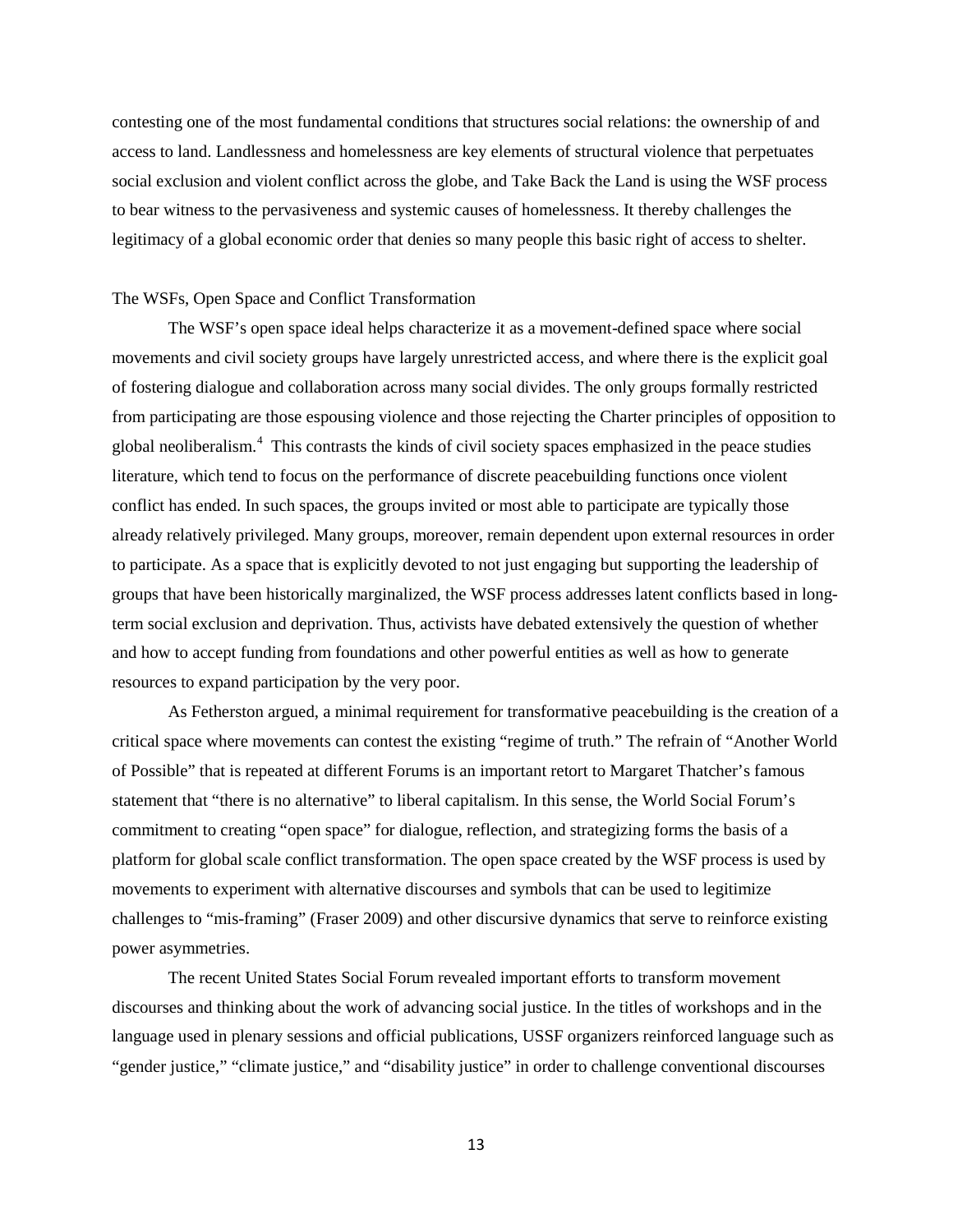and socialize activists in new ways of thinking about their own demands and about the perspectives and concerns of groups that tend to be marginalized even in movement settings.

While gender and disability issues have traditionally been discussed in terms of "gender rights," "disability rights" or "disability access," groups discussed how a "justice" framework highlights intersections between struggles and moves beyond single-issue and state-centered approaches to advocacy. And considering environmental issues in terms of justice helps overcome common misperceptions that poor people are not interested in healthy environments, or that there is a hierarchy of issues and needs separating environmental concerns from other matters of equity and social justice. Such efforts should be seen as responses to the experiences of marginalization, "discursive demobilization" (see Chapter 2 by Cecelia Lynch), and subversion of activist agendas through securitization and other processes documented in earlier chapters. They serve as a crucial starting point for the advancement of dialogue across difference and the work of "translation" (Santos 2006).

Organizing the open spaces of the World Social Forum process has not been easy, and has generated some of the most vibrant and contentious debates within the WSFs. In the process of organizing the 2004 European Social Forum, for example, divides developed between the "horizontals," who demanded a greater degree of self-organization, and those whom they dubbed "the verticals," including traditional left political parties, who adhered to top-down organizing (Juris, 2008). This reflects the fact that in the process of bringing diverse groups together around the project of organizing Social Forums, activists confront the reality of power and its operation, even in the spaces of movements working to resist oppression, hierarchy and inequality (Juris 2008; Patomäki and Teivainen 2004). Smith and Karides and their colleagues (2007) discuss the tensions between those arguing for the preservation of the WSF as "open space" as opposed to a platform for collective action reflects one of the core "creative tensions" driving the WSF's dynamism and innovation (Smith and Karides et al. 2007 ). The two U.S. Social Forums that have taken place have sought both to uphold the principles of open space and to challenge historical patterns of exclusion through a deliberate process that relies upon leadership by those most harmed by economic globalization—specifically poor people and people of color. Organizations on the USSF National Planning Committee have been selected for their ability to mobilize grassroots leadership in marginalized communities. This organizing strategy reflects an intentionality that challenges the conventional understandings of "open space" in the WSF process while also potentially helping advance the basic principles articulated in the WSF Charter (Juris 2008; Smith and Doerr 2011).

The leadership and participation by Indigenous peoples in the 2010 Social Forum exemplifies this practice of intentionality. In addition to a role in planning, Indigenous peoples caucused each day prior to the start of USSF sessions to reinforce this shared identity within the larger space of the USSF and to identify and address conflicts, concerns, and challenges as they arose during the Forum itself.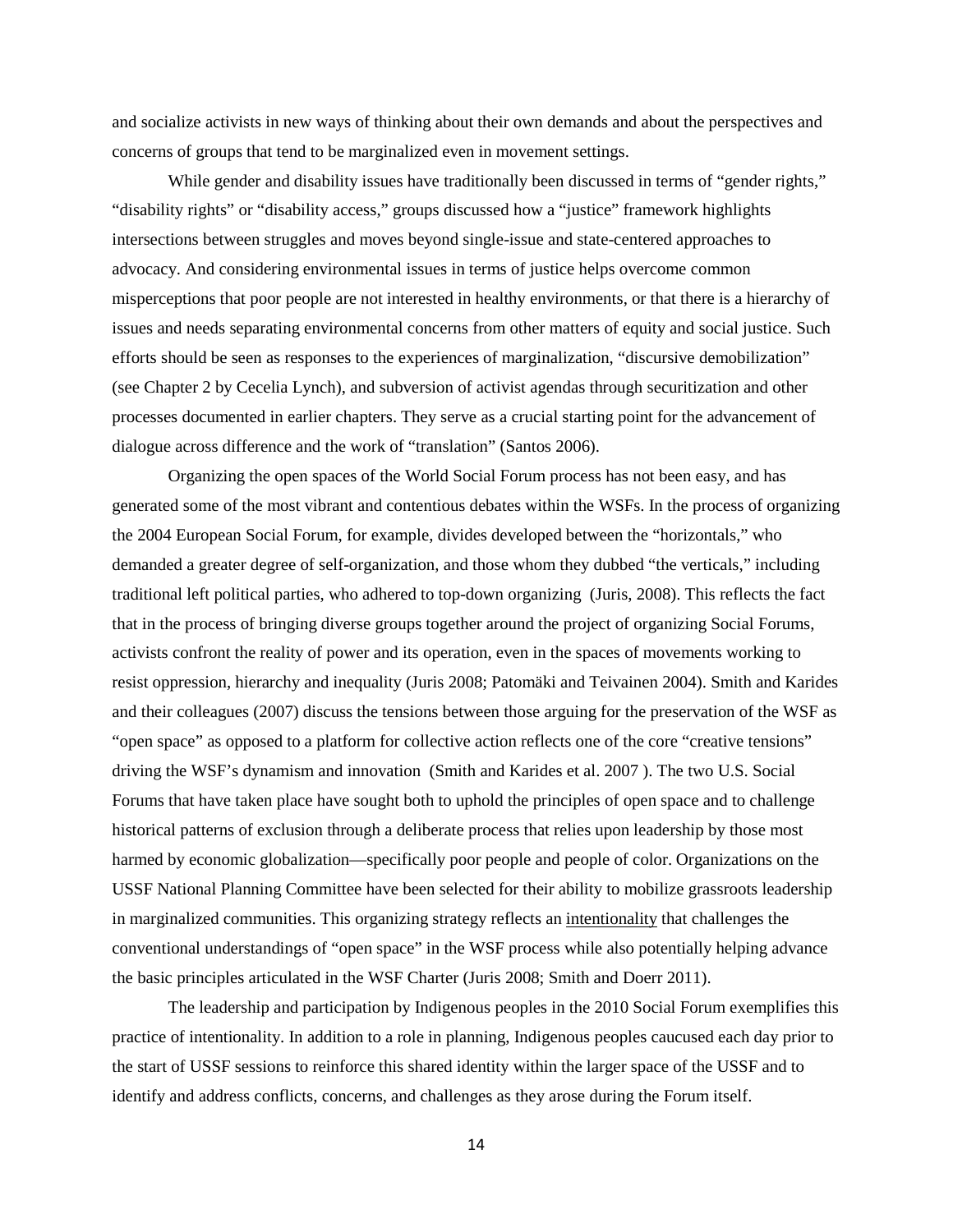Experimenting with this open space caucus helped strengthen organizational capacity among Indigenous activists and organizations dispersed across North America while also helping advance forms of engagement with the Forum that better reflected the cultural traditions, norms, and knowledges of Indigenous communities. This work has been ridden with conflict for many years, and prior engagements between Indigenous leaders and the U.S. and World Social Forum process have been far from smooth (Becker and Koda 2011). But as Becker and Koda show, Indigenous leaders and organizations have remained engaged with the WSF process, and in the course of this work have helped inform nonindigenous activists' understandings of the violence economic globalization and Western cultural imperialism have done to Indigenous peoples around the world. The Indigenous people's water ceremony at the Detroit USSF, for instance, opened space for dialogue and understanding of the issues facing Indigenous communities by inviting non-indigenous participants to observe and be present during the sacred ritual. The water ceremony makes explicit the connection between humans and the environment, raising awareness of the need to care for and protect precious water resources, as well as acknowledge broader environmental injustices. The water ceremony links to the broader concerns of Indigenous peoples from the Detroit area on the cooptation and commercialization of spiritual practices, as well as continuing marginalization from historic lands and resources. By bringing indigenous issues to the center platform of discussion, and by inviting non-indigenous peoples to observe and participate in this ritual, Indigenous activists were able to utilize open spaces within the Forum to cultivate mutual concern and respect and foster awareness of the connections between Indigenous and non-indigenous activists' needs and concerns. By continuing to engage with the WSF, leaders in the Indigenous movement are helping advance a broad and fundamental critique of the global economic order as a principal source of violence and inequality.

This example demonstrates the important role that the WSF's articulation of "open space" can play in peacebuilding. The open space ideal articulated in the WSF Charter of Principles aims to avert conflicts over strategies and tactics that have traditionally divided movements. By remaining a space for dialogue and convergence, the WSF explicitly rejects any attempts to take action in the name of the WSF. While activists within the process have debated the utility of the concept, and while some have pushed for more attention to collective action, thus far the principle of open space has remained, largely because of the remaining challenge many activists see of incorporating the voices and perspectives of those most harmed by economic globalization. Advocating a particular course of action without greater assimilation of the perspectives of these marginalized communities is seen as likely to reproduce the failures of earlier movements.

Yet, participants in the WSF process are impatient for social change and are eager to find ways of advancing their struggles for justice. Thus, one sees in the WSFs a variety of efforts to rectify the tensions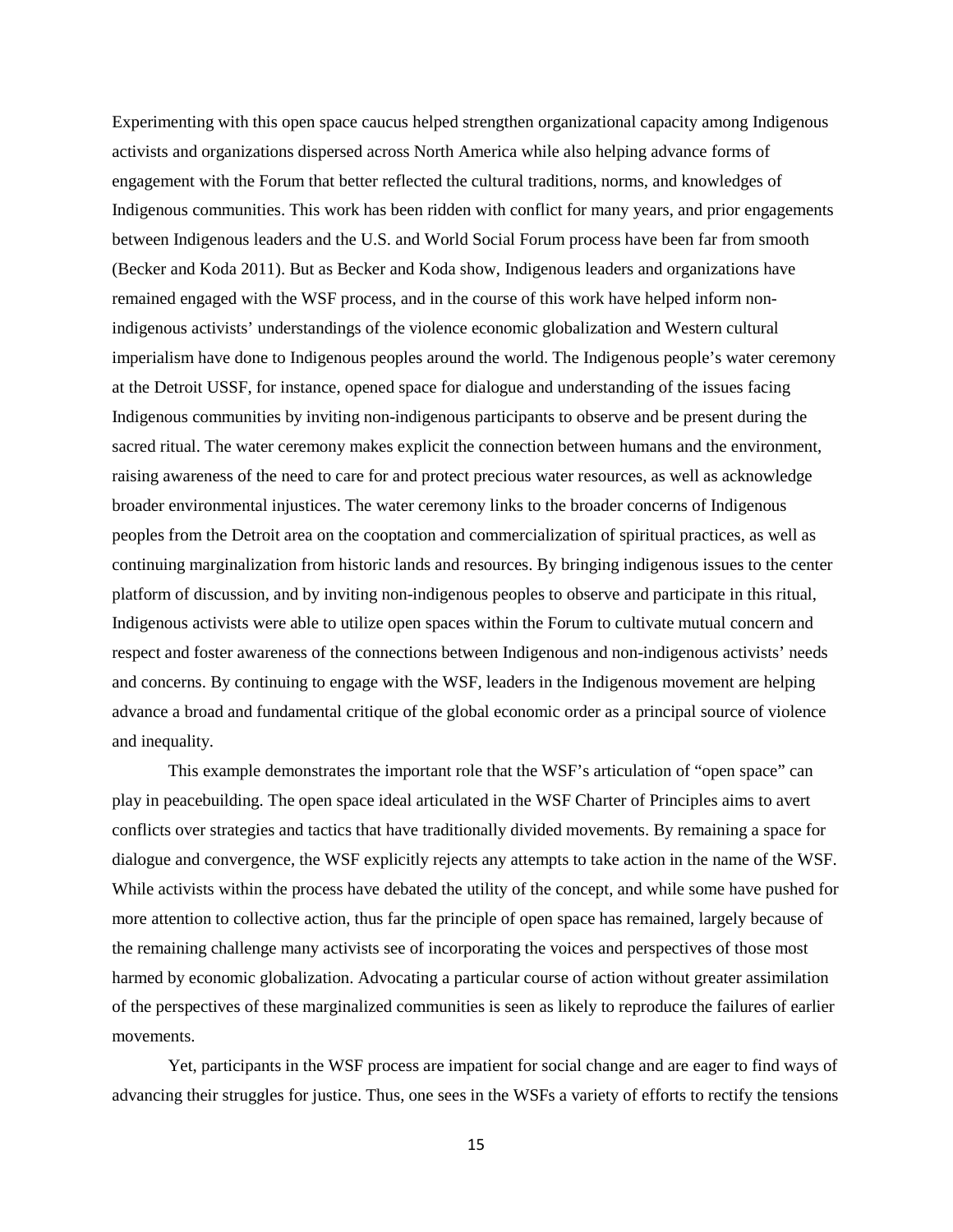between open space and action, most notable among these being the Social Movement and (in the U.S.) People's Movement Assemblies (PMAs). These are assemblies typically held at the end of Social Forum gatherings where activist groups and networks put forward calls for specific collective actions and campaigns. They allow groups to find allies and collaborators in their work, and facilitate action that can strengthen alliances that unite people across sectoral, racial, cultural, and national divides.

The people's movement assembly of the anti-war movement at 2010 USSF reflected the critical work of creating bridges between diverse groups and across power levels. Comprised of diverse groups with varying agendas, the PMA in Detroit addressed a critical gap in involvement from Palestinian groups by recognizing the importance of expressing anti-war demands as a broader set that includes U.S. policies in the Israeli-Palestinian conflict. While much of the focus remained on the US-led wars in Iraq and Afghanistan, the PMA opened a space for a more dynamic and equitable conversation of the role of the U.S. in a more diverse set of situations and included a call for changes in U.S. policies towards Israel. Thus, through learned experiences of a more narrow focus within the anti-war movement, activists saw the need to expressly create a tie to more marginalized and typically separate Palestinian groups and include those issues within the anti-war forum.

As Smith and Doerr (2011) observe, and as the above discussion suggests, the Forum process involves significant reflection on the processes and power relations present within social movements while simultaneously seeking to create processes and structures that foster more equitable practices. This resonates with what Lederach, Neufeldt, and Culbertson (2007) write on the role of reflexivity in learning from experiences and thus developing experienced-based theory to support the work of transformative peacebuilding. The Forums are recognized spaces of contestation in which power dynamics exist and are consistently challenged (see Smith et al. 2008, Teivainen 2004). While much has already been written on the challenges facing the WSF and its regional Forums in regard to power relations and dynamics, there remains among many leaders and participants a clear commitment to a reflexive engagement in working within the existing open space framework to transform power relations. Santos thus characterizes the WSF as "a space on the move" (2008), suggesting a process able to transform political realities through the intentional renegotiation of relationships and the formation of new modes of thought and interaction. The functions of open space notions advanced through the WSF process thus present important opportunities for peacebuilders to think further about the possibilities for conflict transformation that exist in the realm of consciousness, culture, and discourse.

With open space, the WSF explicitly confronts the dualistic thinking that is characteristic of Western cultural traditions. One aspect of this that we can see in this discussion of open space is the WSF's challenge to the notion that cultural work is separate from and less important than work focused on policy processes and institution-building. Such an "underestimation of the political nature of the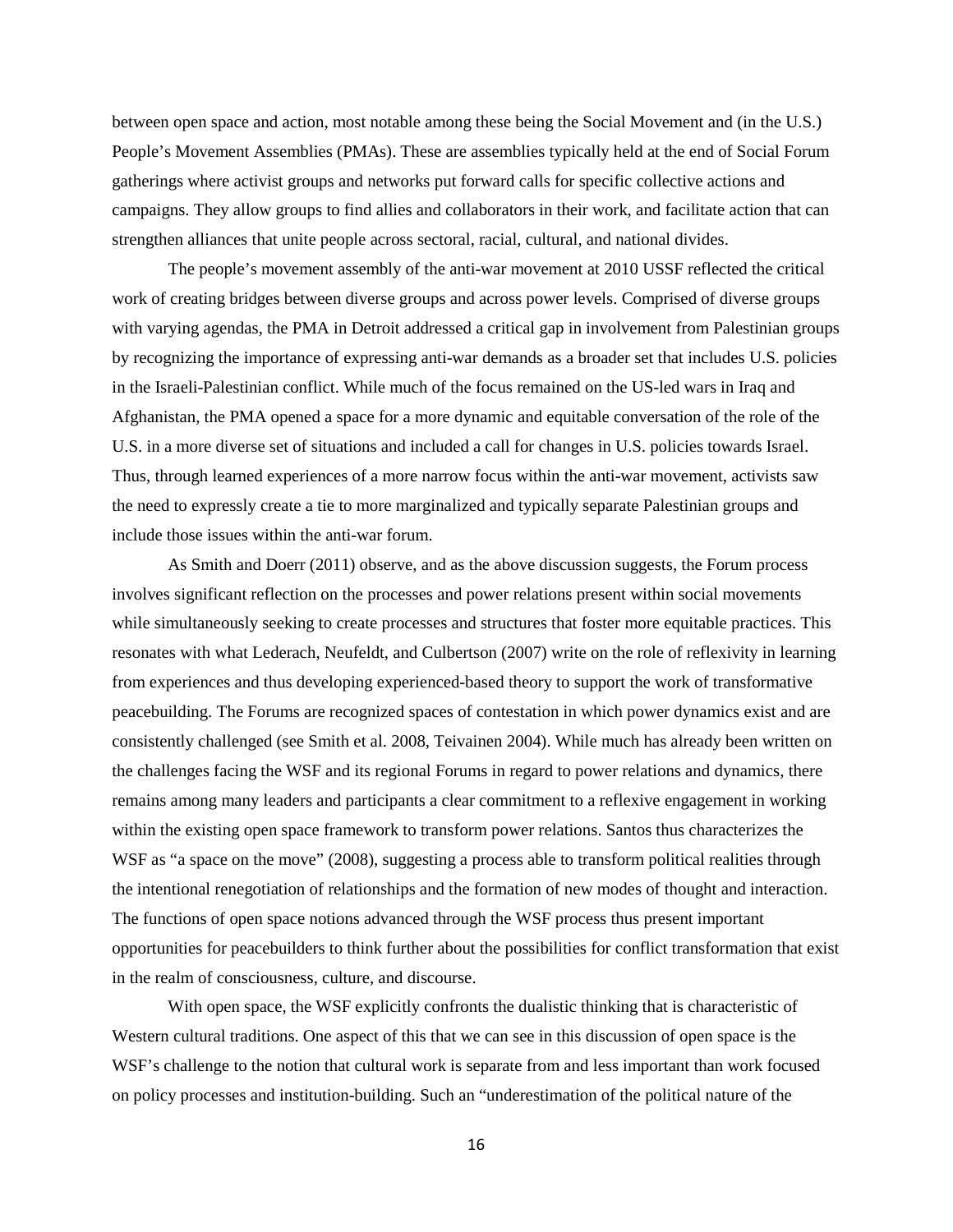cultural" (Osterweil 2004: 497) also functions to preserve a results-oriented conceptualization of political work that tends to marginalize civil society actors, especially those groups least prepared to engage in the conventions of institutionalized politics--such as poor people, ethnic minorities, and Indigenous peoples (Osterweil 2004). It thus narrows the scope of action to formal policies and political institutions that are exclusive and essentially designed to reproduce existing social hierarchies and inequalities. Transformative peacebuilding, in contrast, requires efforts to imagine institutions and policies grounded in differently ordered social relations, and therefore must privilege cultural work that can help articulate alternative values and models of social organization while fostering collective identities and commitments to support new institutions. The WSFs' public performances, plenary sessions, celebrations, and information-sharing bazaars are thus important examples of the sort of activities that contribute to transformative peacebuilding.

We saw in the articulation of alternative discourses in the USSF that open space also supports positive framings of conflict that provide opportunities both for social emancipation and deliberation across difference. This parallels what Lederach calls the "moral imagination" (2005), which consists of efforts to imagine conflict in new ways and to accept the possibility of positive developments to emerge through relational engagement.<sup>[5](#page-24-4)</sup> Similarly, many activists in the WSF discuss "new movement" subjectivities" and "political imagination" that are emerging through the process. Frequent references to variations on the Zapatista slogan, "Somos todos Subcomandante Marcos*"[6](#page-24-5)* emphasize both activists' rejection of hierarchy and the movement's decentralized leadership while also signaling awareness of interdependencies and the possibility of "becoming the Other" (Sullivan 2005: 371). Such processes of subjective transformation do not occur naturally or easily. They require time and repeated opportunities for groups to encounter one another and to discuss their differences. Activists urging more "horizontal" forms of organization stressed how such forms are "modes of producing identities" that contribute to the renegotiation of identities, while vertical organizations more typical of earlier movements assume the "representation of given identities" (De Angelis 2004: 593). The sequential organization of at least nominally linked Social Forums thus provides a context for exchange, reflection, and learning that can contribute to the transformation of social relations and structures around the principles of inclusiveness and participation.

The crucial contribution of open space to transformative peacebuilding, then, is that it facilitates alliance-building by expanding what Santos calls "contact zones," in which actors and ideas are "render[ed] porous and hence permeable to other NGOs, practices, strategies, discourses, and knowledges'' (Santos 2004: 342). Such a formulation recognizes the central position that language and identity can have in escalating or de-escalating potential conflicts and echoes Lederach's description of the moral imagination as requiring "a paradoxical curiosity that embraces complexity without reliance on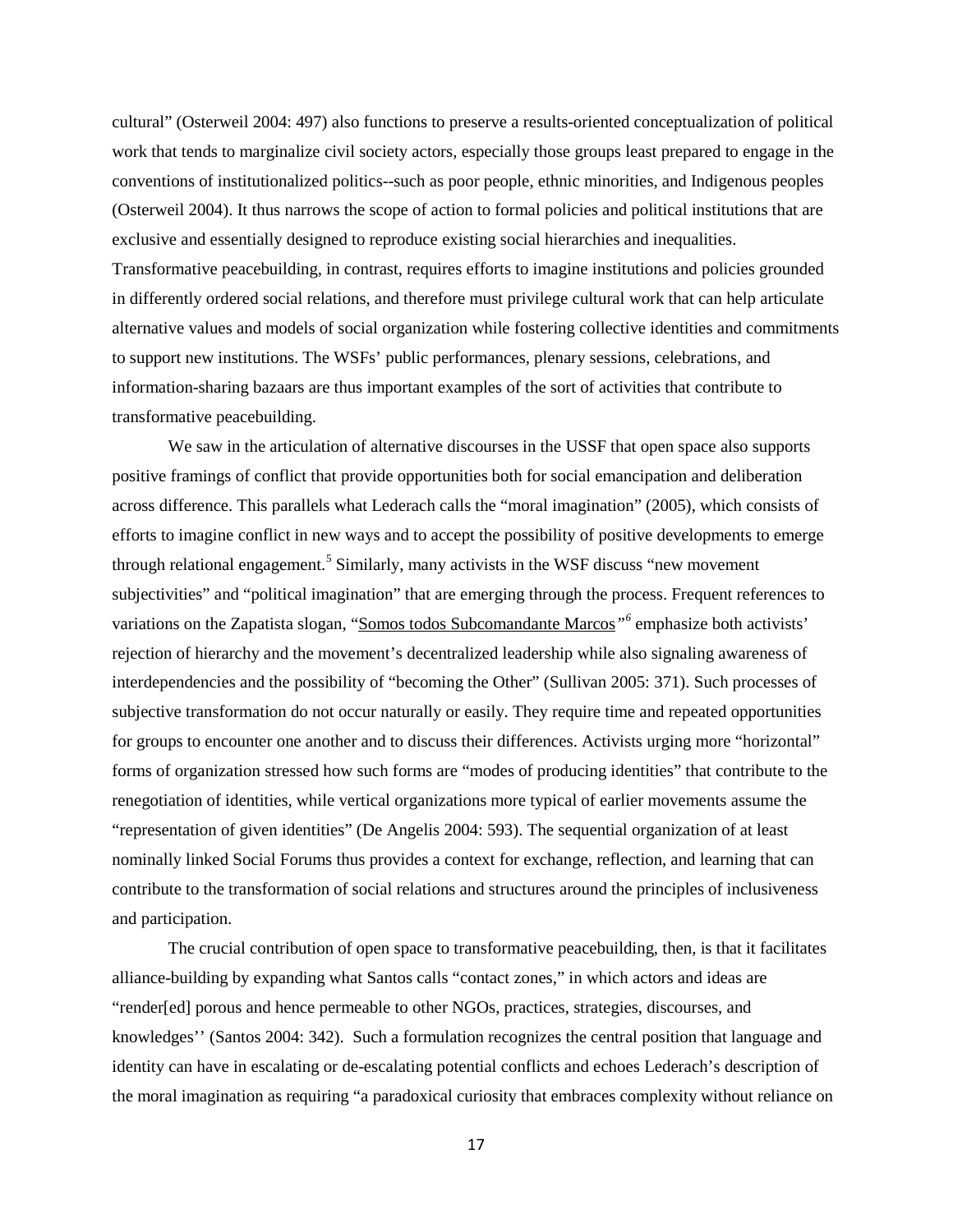dualistic polarity" (2005: 5). Participants' willingness to devote the time, resources, and energy to participating in the WSFs' open spaces signal their desire for dialogue and a commitment to building and re-thinking relations across multiple divides. A commitment to "language justice" and the presence of multi-lingual discussion at many Social Forum workshops is a good example of this, as it often requires a rethinking of conventional strategies based in political expediency and efficiency (Doerr 2008). Participatory working sessions, which exemplify the notion of "contact zones," similarly focus on transformational aspects of relationships and building alliances, rather than conventional results-oriented frameworks. In a session on community-based economies, participants bridged diverse backgrounds and locales to question discourses encountered in their daily work and create strategies for working in their local context, while forging relationships across political, social, cultural, and economic divides. The WSF process can facilitate the construction of alliances and mutual respect without explicit agreement, thus functioning as a dynamic form of conflict management that circumscribes conflict within negotiated boundaries of civility (Anheier 2007). These boundaries remain fluid, however, and such a process is thereby potentially able to avoid the over-institutionalization of conflict (Anheier 2007: 44) that entrenches unequal power relations between participants.

# **Conclusion**

While civil society has been seen as vital to the effective implementation of post-war peacebuilding projects, there has been relatively little effort to develop our theories about how particular civil society formations and practices affect the prospects for achieving sustainable peace. Countering the assumptions inherent in the "liberal peace" theory, we have argued that critical social movements both within and outside of societies experiencing wars are essential to any serious effort to cultivate sustainable peace, since they help address issues of structural violence that emanate from the global economic order. They engage in what Fetherston has called "transformative peacebuilding," addressing the larger structures of violence and therefore improving prospects of generating lasting and just peace processes. Not only do these social movements help focus attention on the underlying sources of many violent conflicts around the world, but contemporary transnational movements have developed models of action aimed at bridging multiple differences among people from different class, racial and ethnic, and national backgrounds. They also have developed structures to facilitate collective action that articulates and supports alternatives to dominant structures that are based in inequality and exclusion.

However, the cultivation of new models of economic and social engagement, the development of identities that cross-cut dominant social cleavages, and the strengthening of people's commitment to collective political projects are tasks that are difficult even for civil societies operating without the challenges of violent conflict. To expect civil society groups to be able to take on these tasks in an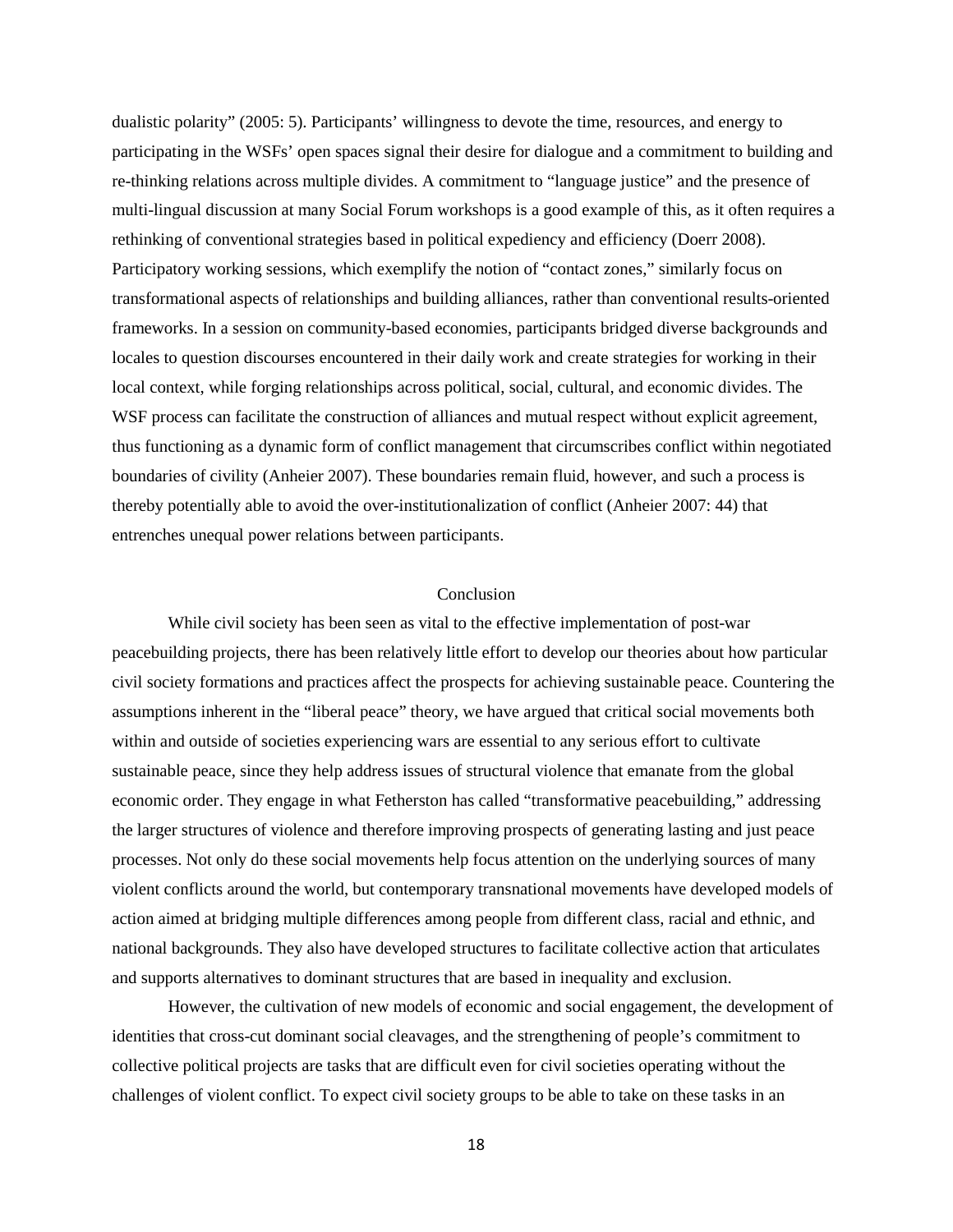effective way in the aftermath of wars is highly problematic, and most efforts to do so will likely fail in the short term. Moreover, they will be dependent upon external funding, thereby limiting the potential for local leadership development and the visions of social emancipation and open space that have been articulated by analysts and activists in the World Social Forums.

The World Social Forum is an important example of the kind of social movement activity that contributes to peacebuilding, because it focuses explicit attention on the world economic system as the main source of the grievances many local communities and activist groups are working to change. Moreover, it is not designed as a conventional movement campaign, but rather as a *process* that aims to develop relationships among diverse activists working across geographic space as well as time. It is a reflexive process that seeks to learn from the diverse experiences of movements around the world and to constantly improve its own operations to better achieve ideals of ever-more inclusive participation and solidarity around shared principles if not actions. Over time, it has helped build trust among groups with little experience working together. By cultivating ongoing dialogue and exchange, it generates new collective identities that help activists see themselves in new ways, where belonging is not restricted as it is with conventional class and national divisions. It has fostered in its first ten years the commitment among activists to a nonviolent process oriented towards large-scale social change. The practices in the WSF thus constitute functions that peace researchers have deemed important civil society contributions to peacebuilding.

Transformative peacebuilding requires the fundamental reordering of large-scale social and economic relations, and this is impossible without efforts of movements to develop new collective identities that can transcend historical cleavages and unite people in long-term collective struggles for justice. Peacebuilding scholarship and practice should support critical social movements and identify practices and forms that reinforce civil society projects for social emancipation. Scholars must expand their conceptual lens to consider the world-systemic context of peacebuilding and to appreciate the need for "peacebuilding" work outside the particular contexts of post-war societies and even states. Work to imagine new relationships outside of existing structures (including states) that serve to perpetuate inequality and violence is impossible in settings polarized by war and other forms of violence. The work required of civil society peacebuilders is best done in situations of more limited polarization and minimal overt violence, and this sort of work to prevent the escalation of conflicts into violence needs greater material and symbolic support.

The narrow focus on civil society in post-conflict peacebuilding in the peace research literature promotes a reductionist view of civil society because it limits its role to a stage when civil society is weakest and its involvement in peacebuilding is instrumentalized and linked to the aims of foreign donors. Instead, the work of civil society peacebuilders to prevent the escalation of conflicts into violence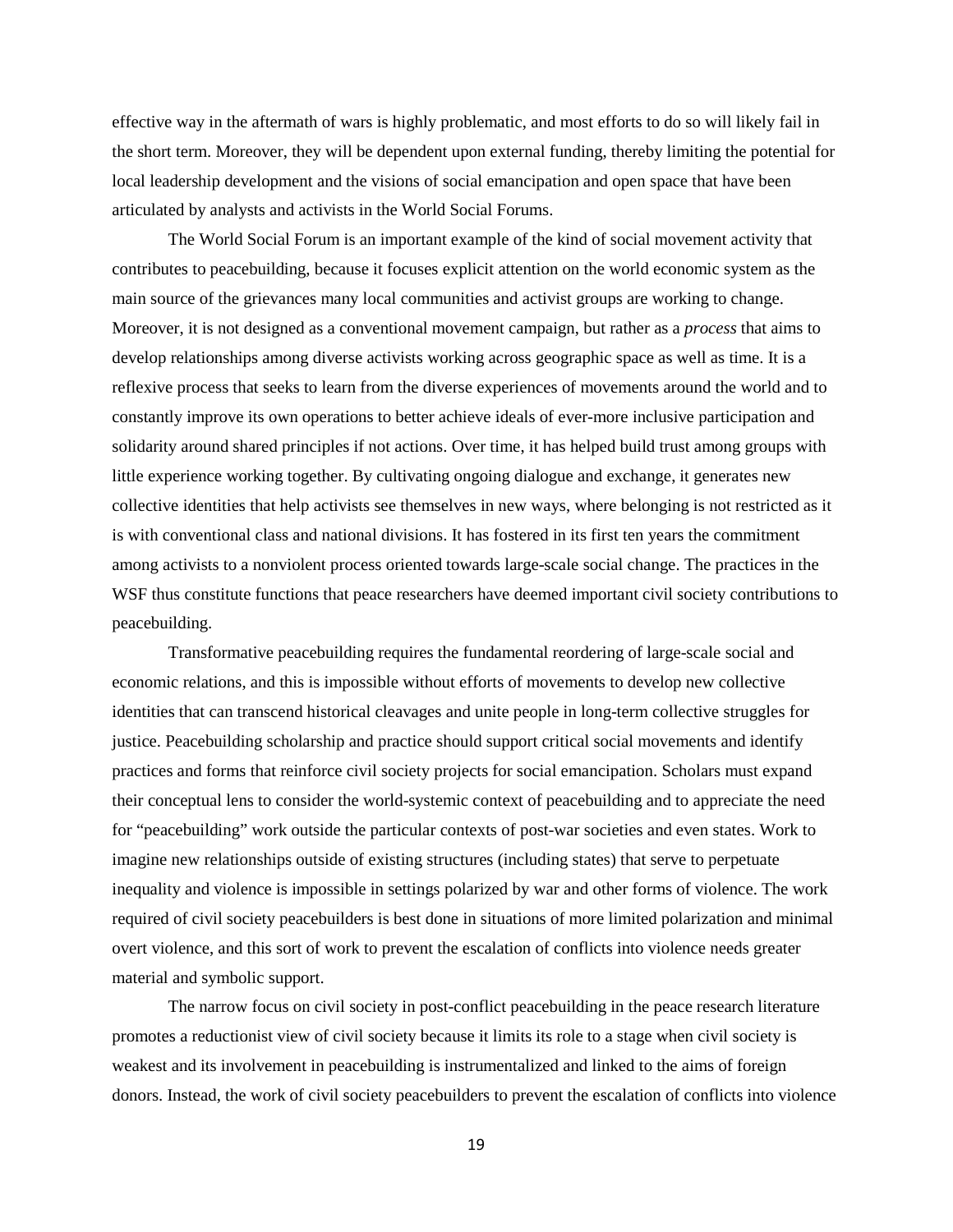needs greater material and symbolic support. It is this kind of work that can yield important lessons about the imagining of new relationships outside of structures perpetuating inequality and violence. Because of its explicit focus on the structures that reproduce hierarchy, inequality, and violence, the World Social Forum, then, is a crucial case for considering both how social movement actors are already involved in peacebuilding at the world-systemic level and how this understanding of peacebuilding can help build strong civil society networks that can prevent the escalation of conflict into violence.

Figure 8.1: World Social Forum Dynamics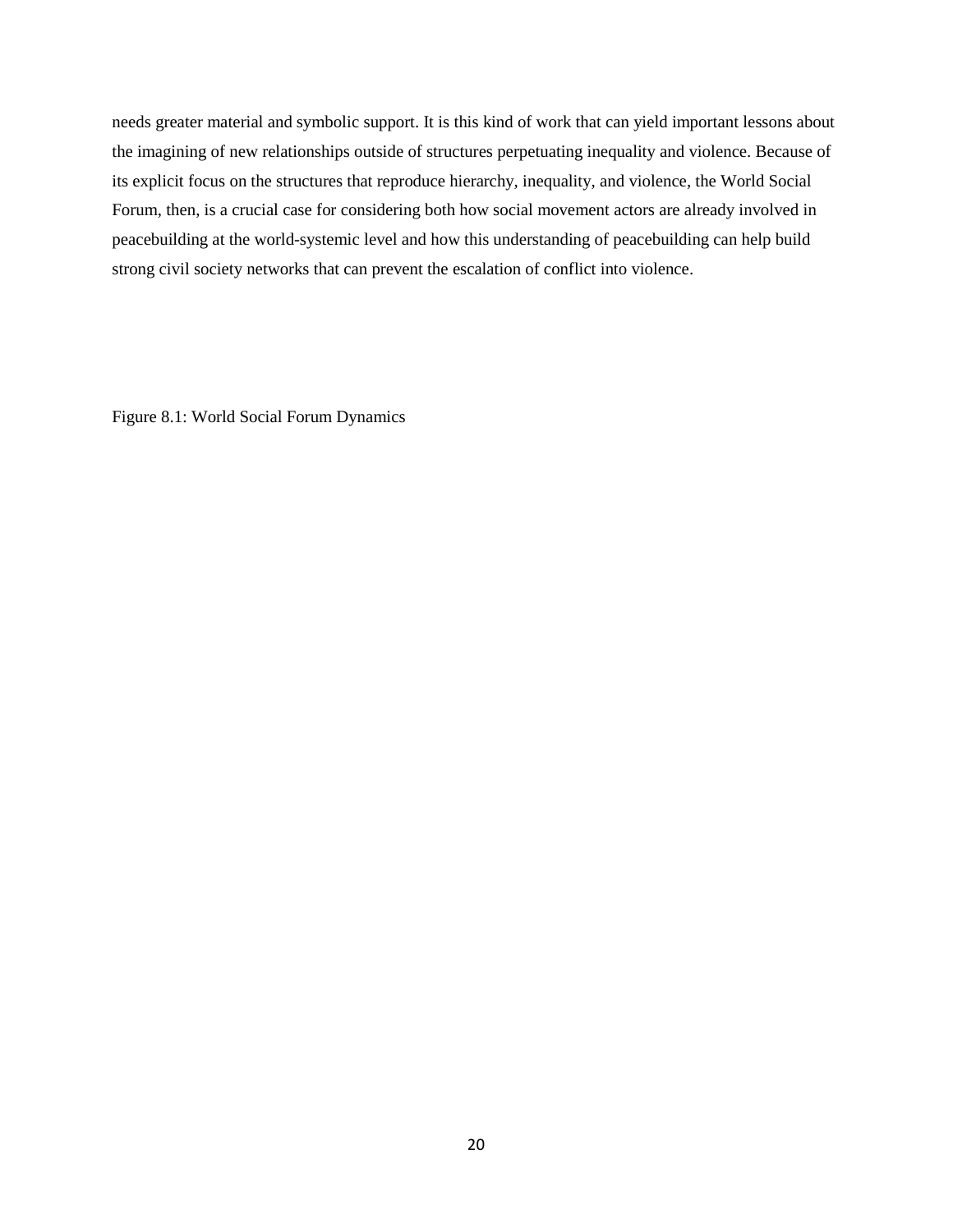

\*These practices reflect steps in the conventional "conflict cycle."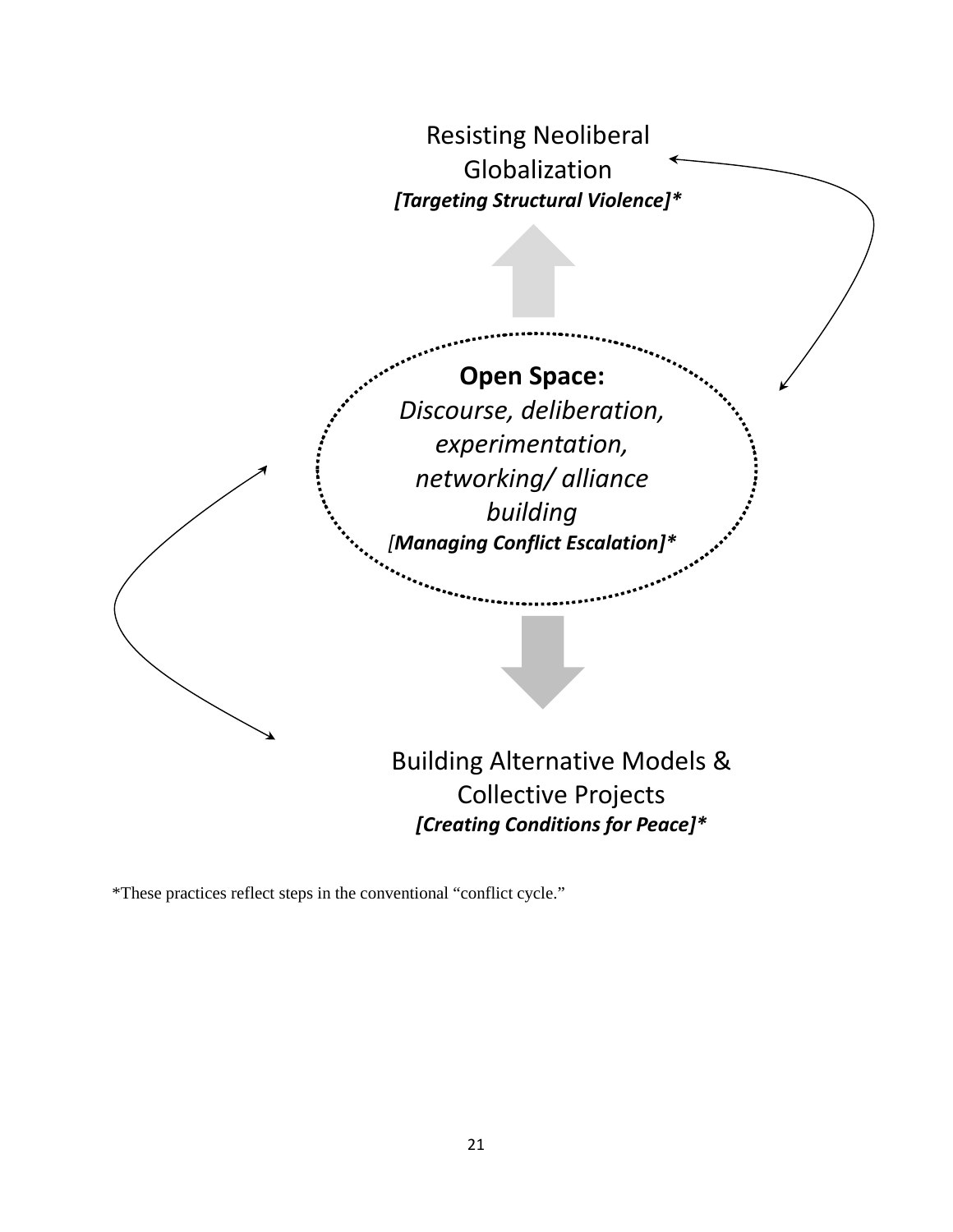#### References

- Allard, Jenna, Carl Davidson, and Julie Matthaei. 2008. *Solidarity Economy: Building Alternatives for People and Planet.* U.S. Solidarity Economy Network, ChangeMaker Publications.
- Anheier, Helmut. 2007. "Bringing civility back in Reflections on Global Civil Society." *Development Dialogue* 49: 41 – 50.
- Barnett, Jon. 2008. "Peace and Development: Towards a New Synthesis." *Journal of Peace Research* 45:75-89.
- Becker, Marc and Ashley N. Koda. 2011. "Indigenous Peoples and Social Forums " in *Handbook of the World Social Forums*, edited by J. Smith, S. Byrd, E. Reese, and E. Smythe. Boulder: Paradigm Publishers.
- Blau, Judith and Marina Karides, Ed(s). 2008. *The World and US Social Forums: A Better World Is Possible and Necessary*. Leiden, The Netherlands: Brill.
- Burton, J.W. 1990. *Conflict Resolution and Provention, Vol. 1.* Basingstoke: Macmillan.
- DeAngelis, Massimo. 2004. "Opposing Fetishism by Reclaiming our Powers: the Social Forum Movement, Capitalist Markets, and the Politics of Alternatives." *International Social Science Journal* 56: 591 – 604.
- della Porta, Donatella, Massimiliano Andretta, Lorenzo Mosca, and Herbert Reiter. 2006. *Globalization From Below: Transnational Activists and Protest Networks*. Minneapolis: University of Minnesota Press.
- della Porta, Donatella. 2005. "Multiple Belongings, Tolerant Identities, and the Construction of 'Another Politics': Between the European Social Forum and the Local Social Fora." Pp. 175-202 in *Transnational Protest and Global Activism*, edited by D. della Porta and S. Tarrow. Lanham, Md.: Rowman & Littlefield.
- Doerr, Nicole. 2008. "Deliberative Discussion, Language, and Efficiency in the World Social Forum Process." *Mobilization* 13:395 – 410.
- Escobar, Arturo. 1988. "Power and Visibility: Development and the Invention and Management of the Third World." *Cultural Anthropology* 3:428-443.
- —. 2004. "Development, Violence and the New Imperial Order." *Development* 47:15-21.
- Farmer, Paul. 2004. "An Anthropology of Structural Violence." *Current Anthropology* 45:305-325.
- Fetherston, A. B. 2000. "Peacekeeping, Conflict Resolution and Peacebuilding: A Reconsideration of Theoretical Frameworks." *International Peacekeeping* 7:190-218.
- Juris, Jeffrey. 2008. "Spaces of Intentionality: Race, Class and Horizontality at the United States Social Forum." *Mobilization* 13:353-372.
- Kaldor, Mary. 2003. *Global Civil Society: An Answer to War*. Cambridge: Polity.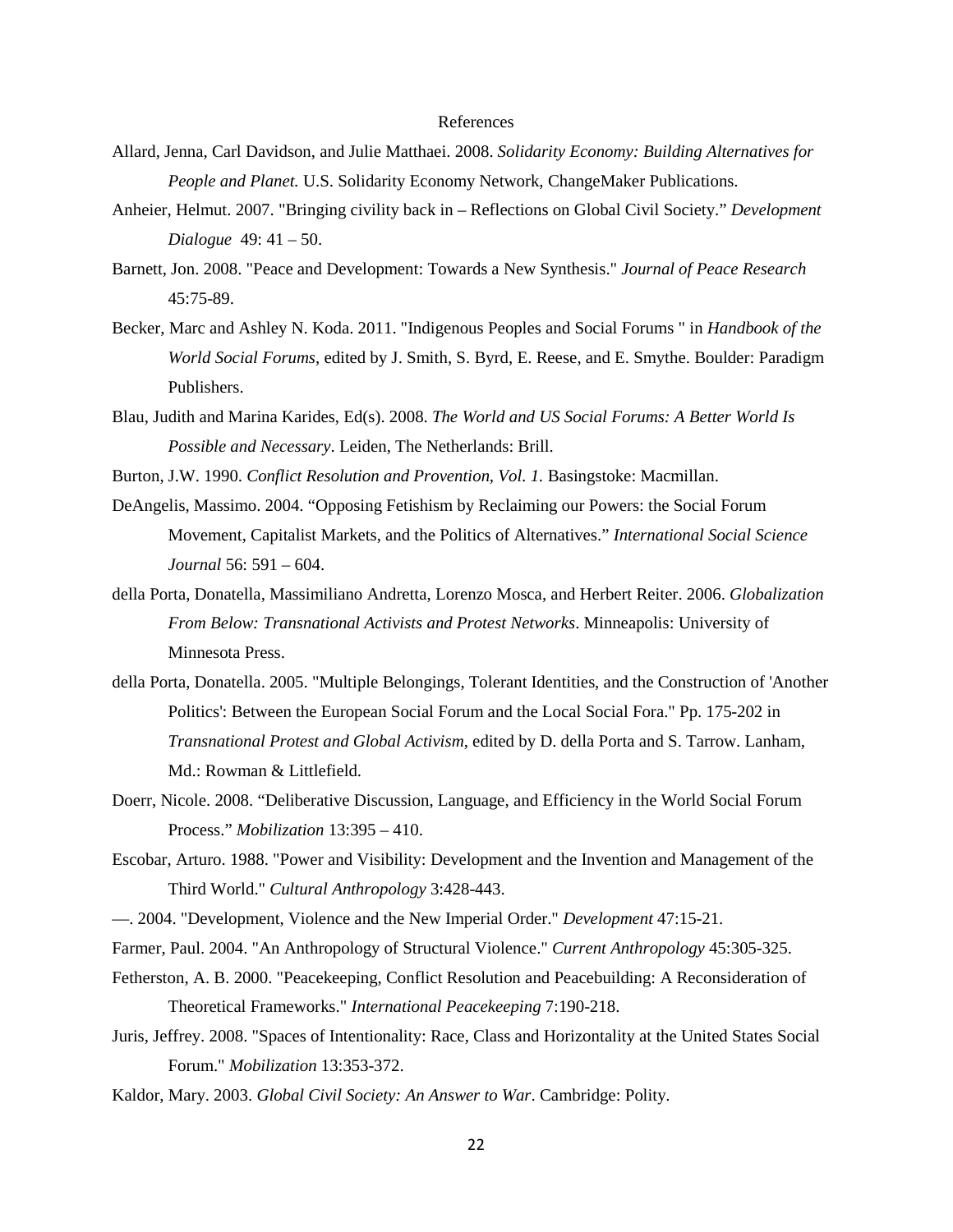- Karides, Marina, Walda Katz-Fishman, Rose M. Brewer, Jerome Scott, and Alice Lovelace, Ed(s). 2010. *The United States Social Forum: Perspectives of a Movement*. Chicago: Changemaker Publications.
- Korzeniewicz, Roberto Patricio and Timothy Patrick Moran. 2009. *Unveiling Inequality: A World-Historical Perspective*. New York: Russell Sage Foundation.
- Lederach, John Paul. 2005. *The Moral Imagination.* New York: Oxford University Press.
- Lederach, John Paul, Reina Neufeldt, and Hal Culbertson. 2007. *Reflective peacebuilding: A planning, monitoring, and learning toolkit.* Mindanao: The Joan B. Kroc Institute for International Peace Studies, University of Notre Dame.
- Milanovic, Branko. 2005. *Worlds Apart: Measuring International and Global Inequality*. Princeton, N.J.: Princeton University Press.
- Osterweil, Michal. 2004. "A Cultural-Political Approach to Reinventing the Political." *International Social Science Journal* 56: 495 – 506.
- Paffenholz, Thania. 2010. "Civil Society and Peacebuilding." Pp. 43-64 in *Civil Society and Peacebuilding: A Critical Assessment*, edited by T. Paffenholz. Boulder, CO: Lynne Rienner Publishers.
- Paffenholz, Thania and Christoph Spurk. 2006. "Civil Society, Civic Engagement, and Peacebuilding." World Bank, Washington, D.C.
- Patomäki, Heikki and Teivo Teivainen. 2004. "The World Social Forum: An Open Space or a Movement of Movements?" *Theory, Culture & Society* 21:145-154.
- Philpott, Daniel and Gerard Powers, Ed(s). 2010. *Transforming Conflict in a Violent World*. New York: Oxford University Press.
- Pogge, Thomas. 2008. *World Poverty and Human Rights: Cosmpolitan Responsibilities and Reforms*, 2nd Edition. Cambridge, U.K.: Polity Press.
- Santos, Boaventura de Sousa. 2004. "The World Social Forum: Toward a Counter-Hegemonic Globalization." in *Challenging Empires*, edited by J. Sen, A. Anand, A. Escobar, and P. Waterman: Choika.
- Santos, Boaventura de Sousa. 2006. *The Rise of The Global Left: the World Social Forums and Beyond*. London: Zed.
- Santos, Boaventura de Sousa. 2008. "Interview: WSF Is As Much a Cultural Struggle As a Political One," *Inter Press Services.* Available at [http://www.ipsnews.net/news.asp?idnews=40866.](http://www.ipsnews.net/news.asp?idnews=40866)
- Santos, Boaventura de Sousa. 2007. "Human Rights as an Emancipatory Script? Cultural and Political Conditions." Pp. 3-40 in *Another Knowledge is Possible*, edited by B. d. S. Santos. New York: Verso.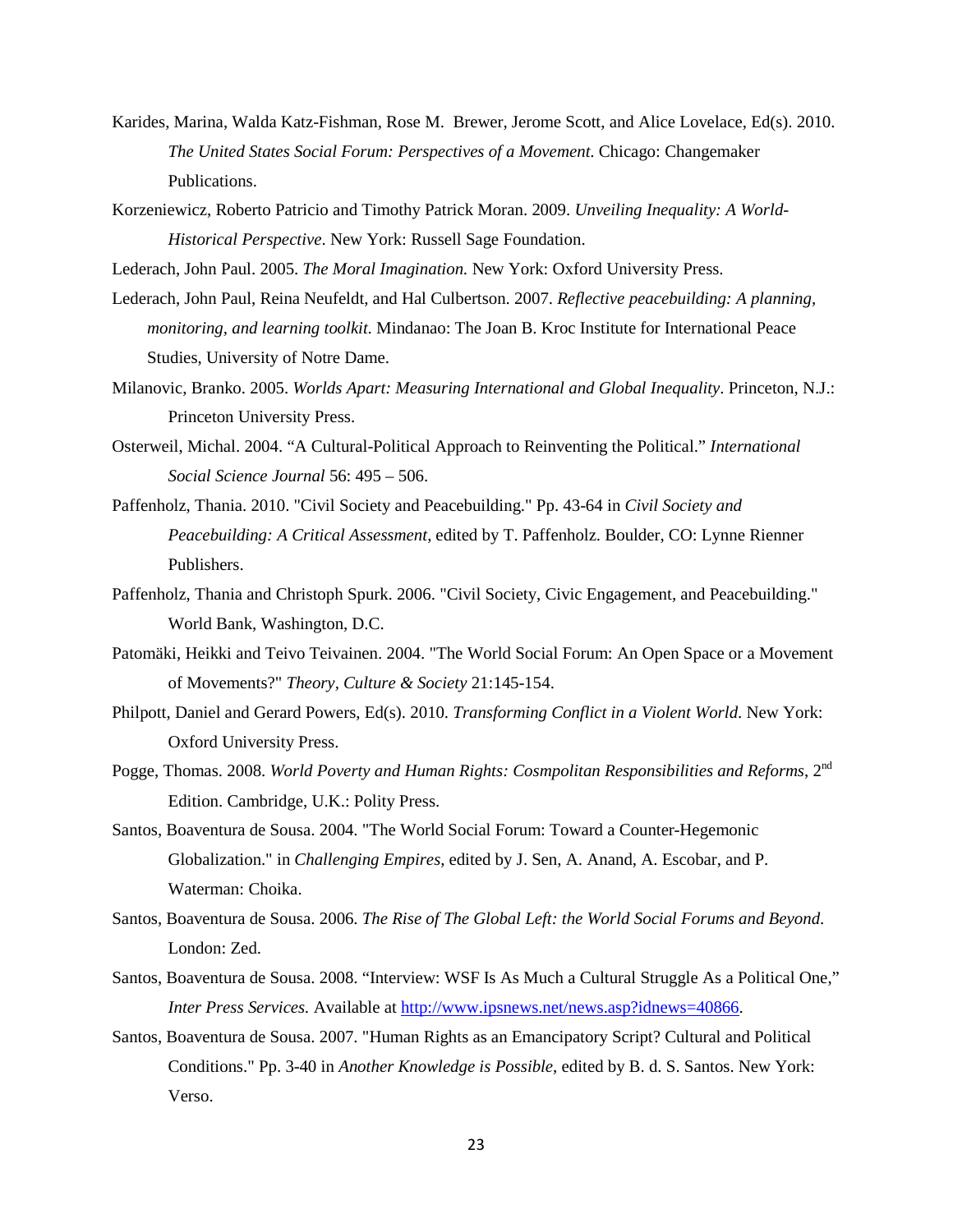- Smith, Jackie and Nicole Doerr. 2011. "Democratic Innovation in the U.S. and European Social Forums." in *Handbook of the World Social Forums*, edited by J. Smith, S. Byrd, E. Reese, and E. Smythe. Boulder: Paradigm Publishers.
- Smith, Jackie, Marina Karides, Marc Becker, Dorval Brunelle, Christopher Chase-Dunn, Donatella della Porta, Rosalba Icaza, Jeffrey Juris, Lorenzo Mosca, Ellen Reese, Peter Jay Smith, and Rolando Vászuez. 2007. *Global Democracy and the World Social Forums*. Boulder, Colorado: Paradigm Publishers.
- Sullivan, Sian. 2005. "An *Other* World is Possible? On Representation, Rationalism, and Romanticism in Social Forums." *Ephemera* 5:370 – 392.
- Teivainen, Teivo. 2002. "The World Social Forum and Global Democratisation: Learning from Porto Alegre." *Third World Quarterly* 23:621-632.
- Uvin, Peter. 2003. "Global Dreams and Local Anger: From Structural to Acute Violence in a Globalizing World." Pp. 147-162 in *Rethinking Global Political Economy: Emerging Issues, Unfolding Odesseys*, edited by M. A. Tétreault, R. A. Denemark, K. P. Thomas, and K. Burch. New York: Routledge.
- Webster, Linda and Douglas A. Perkins. 2001. "Redressing Structural Violence Against Children." in *Peace, Conflict, and Violence: Peace Psychology for the 21st Century*, edited by D. J. Christie, R. V. Wagner, and D. A. Winter. Englewood Cliffs, New Jersey: Prentice-Hall.
- Weisbrot, Mark, Dean Baker, Egor Kraev, and Judy Chen. 2002. "The Scorecard on Globalization 1980- 2000: Twenty Years of Diminished Progress." *International Journal of Health Sciences* 32:229- 253.
- Western Cape Anti-Eviction Campaign. 2010. "Solidarity: Standing with the Poor Peoples' Alliance at the 2010 U.S. Social Forum." Available at http://antieviction.org.za/2010/07/07/solidaritystanding-with-the-poor-peoples-alliance-at-the-2010-us-social-forum/.

**Notes** 

 $\overline{\phantom{a}}$ 

<sup>1</sup> Kaldor's book focuses on *global* civil society, which she sees as extending "beyond the confines of national societies, polities, and economies" (2003:4).